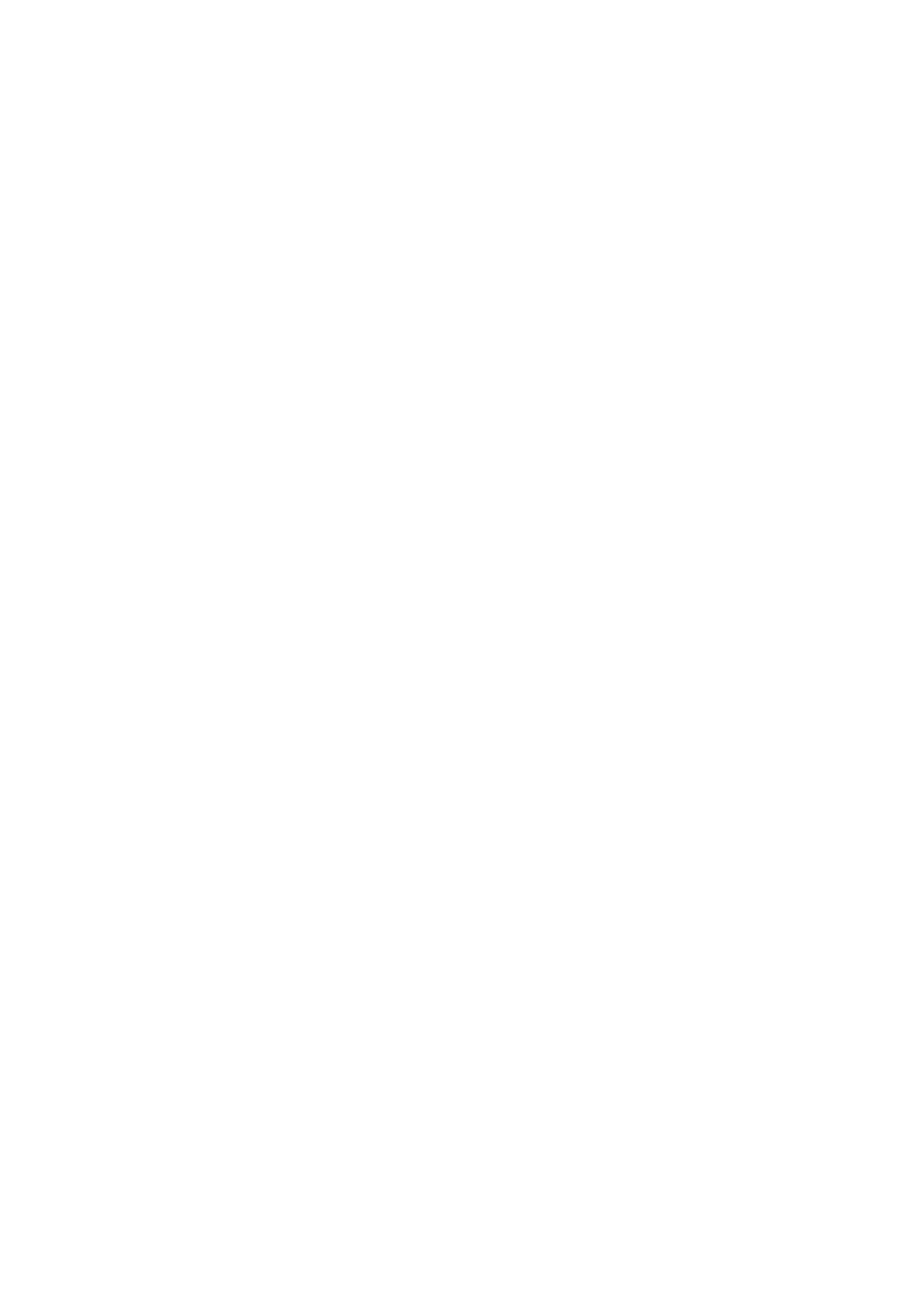جست*ارهای سیاسی معاصر*، پژوهشگاه علوم انسانی و مطالعات فرهنگی فصل نامهٔ علمی (مقالهٔ علمی ــ یژوهشی)، سال ۱۲، شمارهٔ ۲، تابستان ۱۴۰۰، ۱۶۵ ـ ۱۹۳

# تأثير سياستهاي نئوليبرال پر کارکرد علوم انساني در ايران

عبداله قنبر لو \*

### حكىدە

سر از پایان جنگ هشتساله، گرایش دولت ایران به سیاستههای اقتصبادی نئولیپرالیستی مسبب زنجیرهای از آثار اجتماعی شد که بخشی از آن در حوزه آموزش و یژوهش ملمـوس بوده است؛ تحولی پرمناقشه که علاوه بر ایران در کشـورهای متعـددی تجربـه شـده اسـت. مقاله حاضر به بررسی آثار سیاستهای اقتصادی نئولیبرال بر توسعه علــوم انســانی در ایــران اختصاص دارد. سؤال مقاله این است که گرایش دولت ایـران بـه سیاســتهـای اقتصــادی نئولیبرال پس از پایـان جنـگ هشــتـسـاله چــه تــأثیری بــر کــارکرد علــوم انســانی در ایــن .<br>کشور گذاشت. فرضیه مقاله این است که گرایش مذکور علـوم انســانی ایــران را بــه ســمت بازاری شدن سوق داد و آن را بیش از پیش در خیدمت حفیظ مناسبات ثیروت و قیدرت قرار داد. به عبارت دیگر، وجه انتقادی علوم انسانی به طرز قابل توجهی نادیده گرفتـه شـد. برای دفاع از فرضیه مقاله از روش پژوهش ترکیبی استفاده خواهد شد. تـلاش خواهــد شــد برای دفـاع از فرضـیه مــذکور معتبرتــرین اطلاعــات و دادههــای در دســترس مورداســتفاده قرار گیرد.

**کلیسدواژههسا:** نئولیبرالیسیم، جمهیوری اسپلامی، تعبدیل سپاختاری، آمیوزش و پیژوهش علوم انساني، خصوصي سازي، تجاريسازي.

\* دانشیار روابط بینالملل، یژوهشگاه علوم انسانی و مطالعات فرهنگی، ghanbarluphdirut@gmail.com .<br>تاریخ دریافت: ۱۳۹۹/۱۲/۲۶، تاریخ پذیرش: ۱۴۰۰/۰۳/۰۹

COOD experience Copyright © 2018, This is an Open Access article distributed under the terms of the Creative Commons Attribution 4.0 International, which permits others to download this work, share it with others and Adapt the material for any purpose.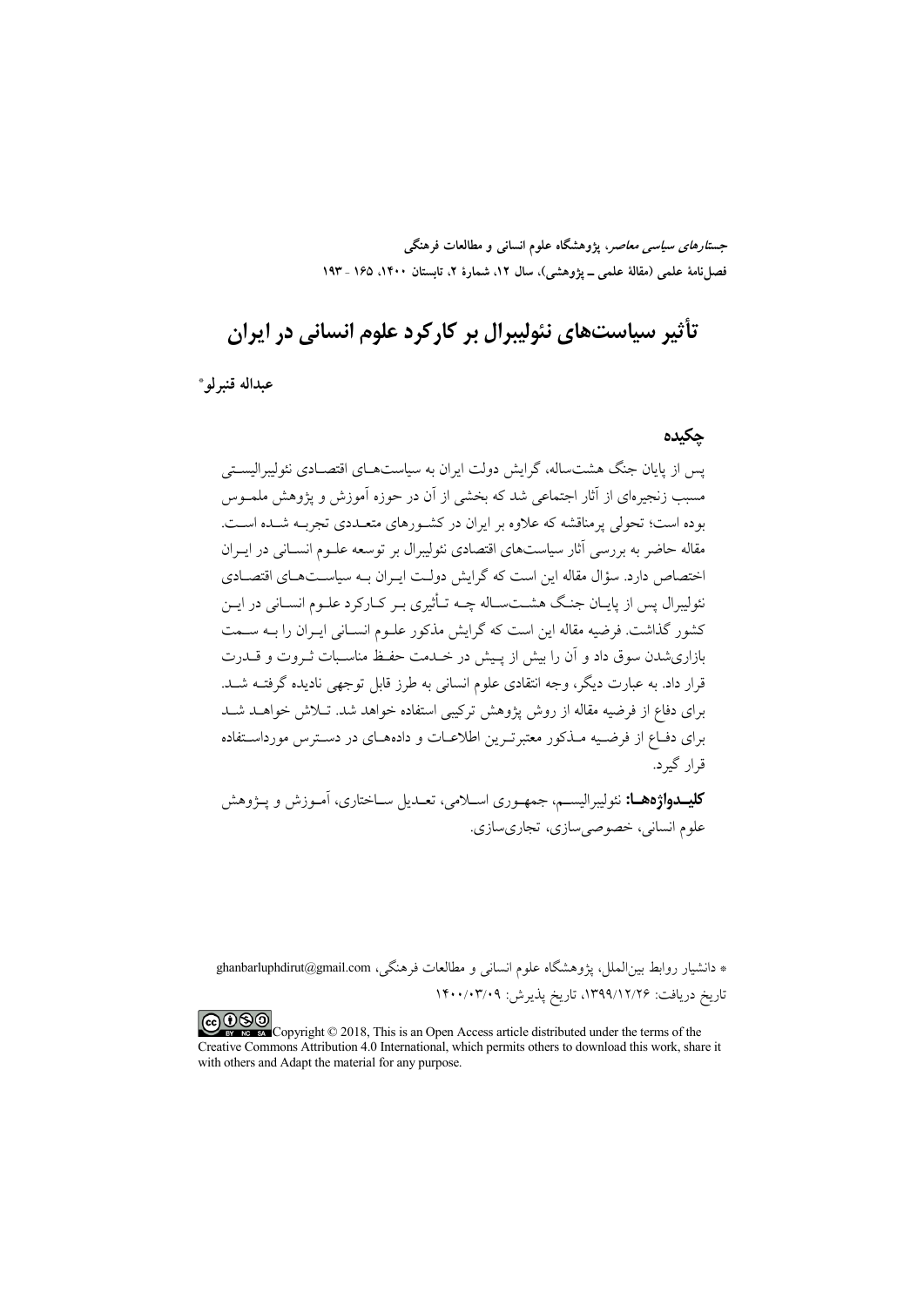### 1. مقدمه

ایران یکی از کشورهایی است که طی دهههای اخیر به انحاء مختلـف تحـت تـأثیر گفتمـان نئولیبرالیسم قرار داشته و جهتگیری اقتصادیاش به نحو ملموســی در ایــن مســیر حرکــت کرده است. انقلاب اسـلامی اساسـاً پایـهریـزی اقتصـاد بـا محوریـت بخـش خصوصـی را بهچالش کشید و از حضور تعیین کننده دولت در آن دفاع کرد. این نکته در اصـل ۴۴ قــانون اساسی جمهوری اسلامی تصریح شده است. با شروع جنگ ایران و عـراق، ایــن تصـور کــه تمرکز دولت بر مالکیت و مدیریت بخش عمدهای از صنایع و فعالیتهای اقتصـادی کشـور اجتنابناپذیر است، تقویت گردیــد. از ایــن رو، بســیاری از فعالیــتهــای اقتصــادی کشــور تحتکنترل کامل دولت قرار گرفت. پس از پایان جنگ، دولت هاشمی رفسنجانی اقــدام بــه تدوین برنامههای بازسازی و توسعه اقتصادی گرفت کـه مسـتلزم حضـور فعـالتـر بخـش خصوصی در اقتصاد ملی بود. ضرورت تقویت بخش خصوصی بعدها در دولتهای دیگر نیز احساس شد و به تبع آن سیاستهای متنوعی در این راستا اتخاذ گردیدند.

بااینکه حضور پررنگ دولت در اقتصاد استمرار داشت، اما بـرای میـدان دادن بــه بخــش خصوصی حرکتهایی صورت پذیرفت که نتیجهاش فاصله گرفتن هرچه بیشتر اقتصاد ملـی از فضای دولتمحورانه دهه ۱۳۶۰ بود. گرایش به سیاستهای اقتصادی نئـولیبرال بــه نحــو ملموسی تداوم یافت. این جهت گیری نئولیبرالیستی مسائلی به دنبال داشت که مشبایه تجربیه كشورهاي ديگر جهان فضاي اجتماعي كشـور را تحـت تـأثير قـرار داد. بخـش آمـوزش و يــــڙوهش خصوصـــاً در بخــش علــوم انســـاني بــه نحــو قابــل تــوجهي بــا مســائل ناشـــي از خصوصی سازی و آزادسازی اقتصاد درگیر شد. این مسأله مبنای مقاله حاضـر اسـت. سـؤال .<br>مقاله این است که گرایش دولت ایران به سیاستهــای اقتصــادی نئــولیبرال در دوره پــس از جنگ هشتساله چه تأثیری بر کارکرد علوم انسانی در ایــن کشــور گذاشــت. فرضــیه مقالــه این است که گرایش مذکور علوم انسانی در ایران را به سمت بـازاری شــدن ســوق داد و آن را بیش از پیش در خدمت حفظ وضع موجود قرار داد. به عبــارت دیگــر، نقــش انتقــادی و تحولخواهانه علوم انسانی به طرز قابل توجهی نادیده گرفتـه شــد. روش پــژوهش در ایــن مقالـه ترکیبـی اسـت کـه در آن یافتـههـای پژوهشـی کمـی و فراینــدهای پژوهشـی کیفـی تلفیق میشوند. برای دفاع از فرضیه، حتیالامکان تلاش خواهد شد از معتبرتـرین اطلاعـات و دادههای در دسترس استفاده شود.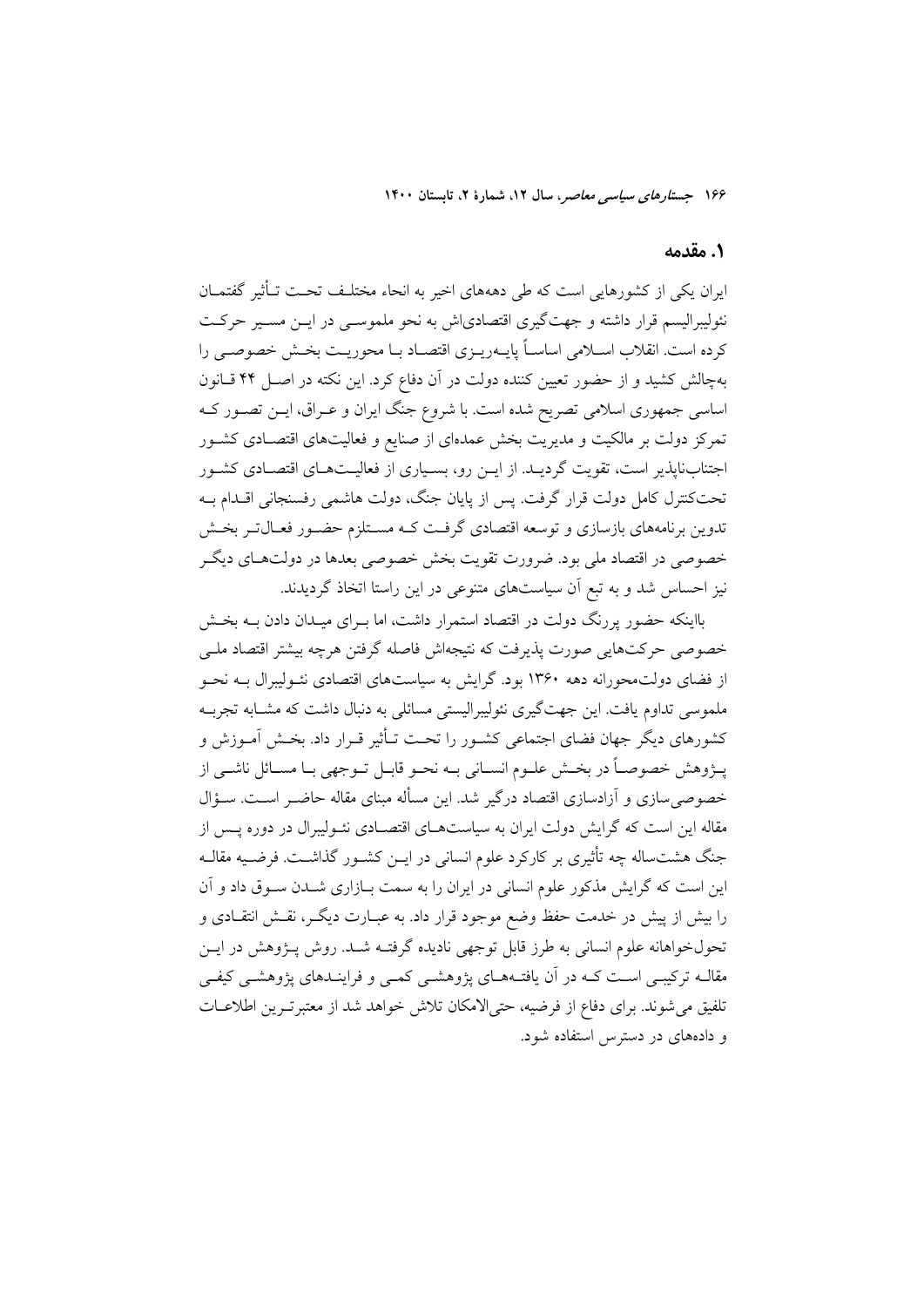## ۲. گرایش به سیاستهای نئولیبرال در ایران

استفاده از واژه نئولیبرال برای اقتصاد ایران از نگـاه عــدهای نــاظران نــاروا قلمــداد مــی شــود، چراکه نه در دولت ایران تمایل ملموسی برای حرکت در مسـیر نئولیبرالیسـم ابـراز شـده و نه اساساً اقتصاد ایران از سیستم اقتصادی ثابت و یکپارچهای برخوردار بوده کـه بتــوان آن را نئولیبرال نامید. آشکار است که اقتصاد ایران حاوی مشخصههایی اسـت کــه توصـیف اَن بــر برچسب واحدی مثل نئولیبرال ممکــن نیســت. امــا اگــر نئولیبرالیســم را در قالــب اصــول و سیاستهای معیناش در نظر بگیریم، قابل انکار نیست که طـی دهــههـای اخیـر در اقتصـاد ايوان گرايش قابل توجهي به آنها وجود داشته است.

گفتمان حاکم بر سال0های اولیه انقلاب به دلایلی چون شـرایط اقتصـادی دوره یهلــوی و ايدئولوژي اسلامي انقلاب اساساً مخالف سياستهاي خصوصـي ســازي و آزادســازي بــود. بهدنبال سقوط نظام سلطنتي، روند دولتي كردن اقتصاد أغـاز شــد. از بهمــز ١٣۵٧ تــا زمــان تصـویب قـانون اساسـی جمهـوری اسـلامی در فـرودین ۱۳۵۹، شـورای انقـلاب بـیش از شصت مصوبه داشت که به موجب آنها تدیجاً حقوق و اختیارات اداره بسیاری از شرکتهــا و مؤسسـات خصوصـي عمـدتاً بــه دولـت، مؤسسـات وابسـته بــه دولـت، و يــا نهادهــاي تازهتأسیسی که به همین منظور ایجاد شده بودند، واگذار شد. در چــارچوب ایــن مصــوبات که بخشی از آنها چندی بعد در قانون اساسی تأیید شد، برنامههــای مختلفــی چــون تأســس بنیاد مستضعفان، ملی کردن بانکها، ملـی کـردن مؤسسـات بیمـه و مؤسسـات اعتبـاری، ملی کردن اراضی، و انتقال مالکیت و مدیریت بسیاری از صنایع و شـرکتهـا بـه دولـت در دستور كـار قـرار گرفـت. بـه ايــن ترتيـب، در زمـان تصـويب قـانون اساسـي، جريــان خصوصی زدایی و دولتی کردن اقتصاد ایران پیشرفت زیادی کرده بود (رشـیدی، ۱۳۷۷: ۶۵–  $(\Delta \wedge$ 

تسلط دولت بر اقتصاد ملي در قانون اساسي جديد رسـميت يافـت. مختصـات سيسـتم اقتصادی کشور در فصل چهارم این قانون ترسیم شـده اسـت. اصـل چهـل و سـوم، بـرای اقتصاد کشور اهدافی چون تأمین استقلال اقتصادی، تأمین نیازهای مردم در جریــان رشــد، و ريشهكن كردن فقر و محروميت در نظر مي گيرد. اصل چهل و چهارم، اقتصـاد كشــور را بــر پايه سه بخش دولتي، تعاوني، و خصوصي تعريف ميكند: دولتي، تعاوني، و خصوصي. ايــن اصل تصریح میکند: «بخش دولتی شامل کلیه صنایع بزرگ، صنایع مادر، بازرگانی خــارجی،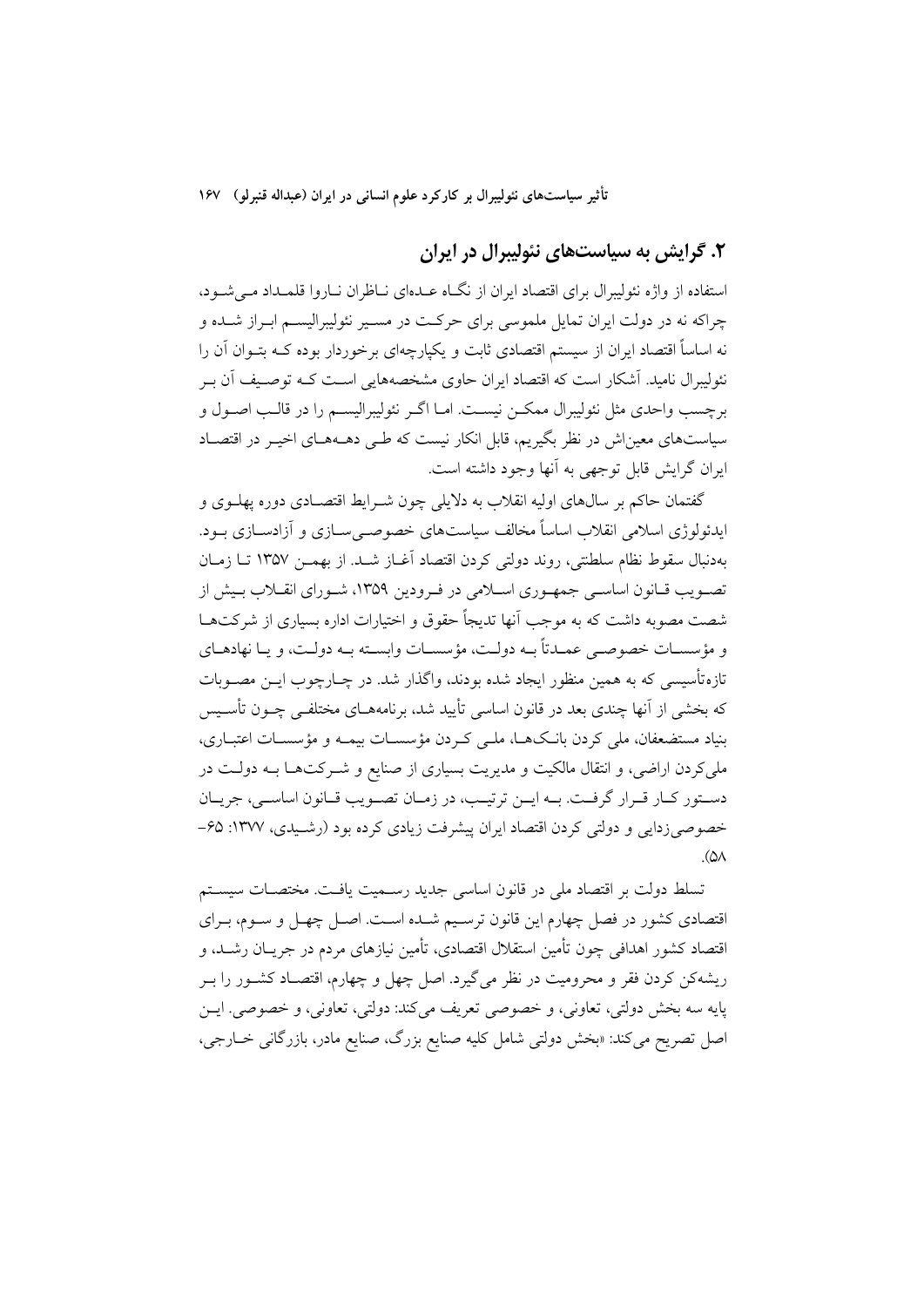معادن بزرگ، بانکداری، بیمه، تأمین نیـرو، سـدها و شـبکههـای بـزرگ آبرسـانی، رادیــو و تلويزيون، يست و تلگراف و تلفن، هواپيمايي، كشتيراني، راه و راهآهن و مانند اين هــا اســت که به صورت مالکیت عمومی و در اختیار دولت است.» در اصل چهل و پنجم اضافه شـده: «انفال و ثروتهای عمومی از قبیل زمینهای موات یا رهـا شـده، معـادن، دریاهـا، دریاچـه، رودخانهها و سایر آبهای عمومی، کوهها، درهها، جنگ(هـا، نیزارهـا، بیشـههـای طبیعـی، مراتعی که حریم نیست، ارث بدون وارث، و اموال مجهول(لمالک و امـوال عمـومی کـه از غاصبین مسترد می شود در اختیار حکومت اسلامی است.» این اصول به روشـنی حکایـت از آن دارنــد کــه مســؤوليت اقتصــادي دولــت در جمهــوري اســـلامي بســيار ســنگين اســت (قانون اساسی جمهوری اسلامی ایران).

در عمل، اقتصاد ابران در سالهای پس از انقلاب قو باً تحت کنترل دولـت قـرار گرفـت. تسلط عملی دولت بر اقتصاد چندی بعد با آغاز جنگ ایـران و عـراق کـه تجهیـز امکانــات کشور توسط دولت را ضروری می کرد، تشدید شد. دولت در دوره جنگ بـه مـوازات اداره جنگ برای تحکیم پایههای اقتصادی کشور تلاش می کـرد. برنامـههـای عمرانـی دولـت در دوره جنگ بیش از اینکـه در قالـب پـروژههـای بلندیروازانــه توســعه اقتصـادی و صــنعتی تنظیم شوند، در جهت کمک به خودکفـایی کشـور بـه اجـرا گـذارده شـدند. از مهـمتـرین حوزههایی که دولت ایران طی دوره جنگ بر خودکفاسازی آن تأکید داشت، کشاورزی بـود (مؤمنے)، ۱۳۷۵: ۱۵۸).

در کنار این گونه دستاوردها، ناکامیهای قابل توجهی نیـز حـادث شــدند. در ســال۱هـای پایانی جنگ، افزایش شدید هزینههای دفاعی از یک سـو، و کـاهش قیمـت نفـت از سـوی دیگــر، نگرانــی دولــت در مــورد ادامــه تــأمین نیازهــای اقتصــادی کشــور را افــزایش داد. بههمین منظور، برنامه دو سالهای تحت عنوان برنامه «شرایط نوین استقلال اقتصادی کشـور» که مشتمل بر مجموعهای از سیاستها بـرای سـالهـای ۶۶–۱۳۶۵ بـود، تـدوین گردیـد. از ویژگی های مهم برنامه مذکور این بود که تا حدی از تفک دولـتگـرا فاصـله گرفتـه و بـه سمت اقتصاد بازار نزدیک شده بود (نیلی، ۱۳۸۶). هدف این بود که از ظرفیتهـای اقتصـاد بازار برای بهبود اوضاع و تأمین هزینههای دولت استفاده شـود. علـی رغـم ایـن اقـدامات، اقتصاد ایران در سال@ای پایانی جنگ به مشکلات شدیدی برخورد، بــه نحــوی کــه اساســاً ادامه جنگ را ناممکن میساخت (رک: دژیسند و رئوفی، ۱۳۸۷).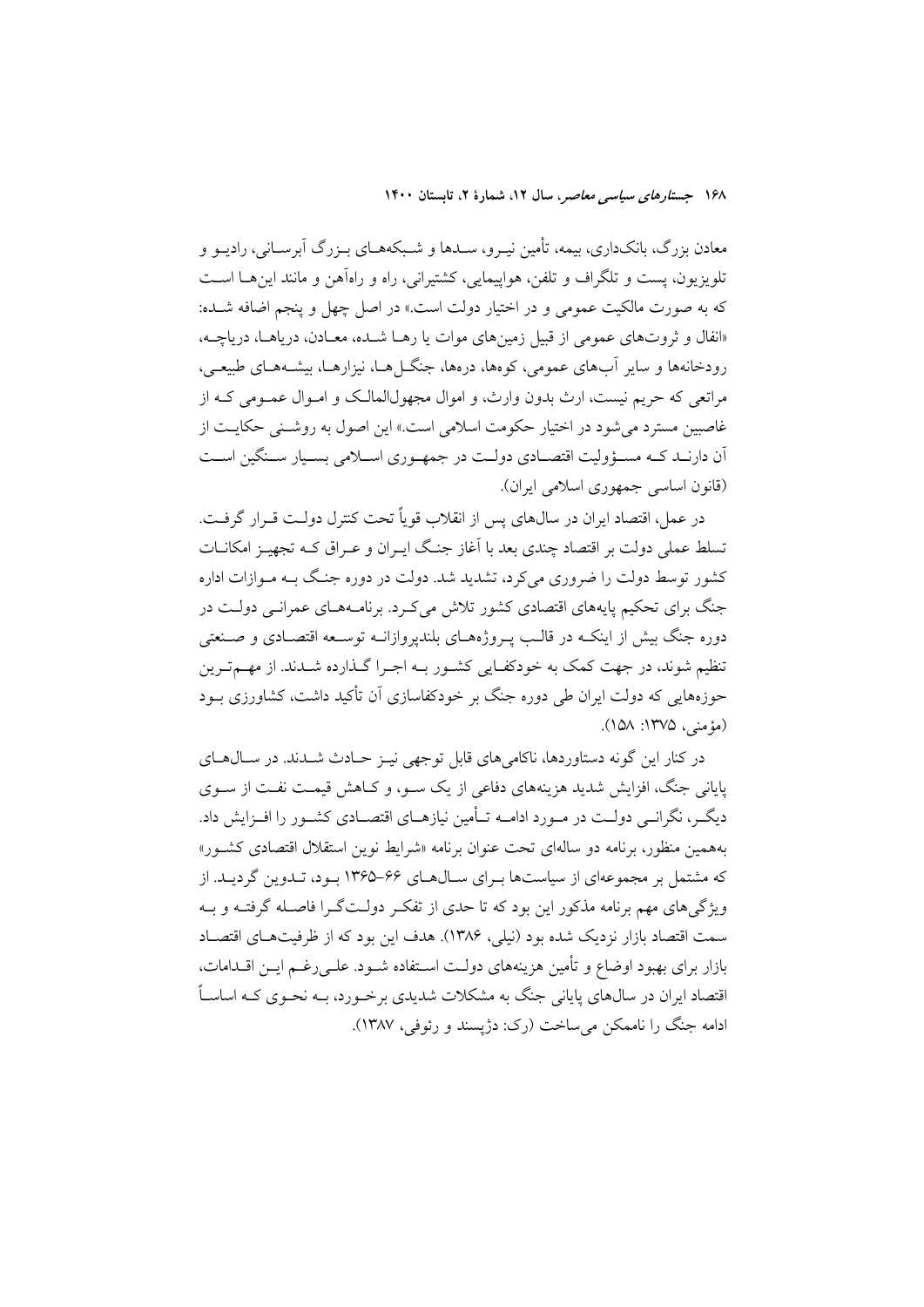تجربیات تلخ اقتصاد دولتی در دوره جنگ خصوصاً سال۵حای پایـانی آن تصــمیمگیــران کشور در دوره پس از جنگ را به این نتیجه رساند که اقتصادی کشور قرار گـرفتن در مسـیر رشد و توسعه نیازمند اصلاحات ساختاری است. اقتصاد ایران از اواخر دهه ۱۹۸۰ عمــلاً بــه یــذیرش سیاســتهــای نئــولیبرالی گــرایش پیــدا کــرد کــه در چــارچوب آن تمایــل بــه خصوصـی سـازی و آزادسـازی افـزایش و بـه مـوازات آن میـزان نسـبی پارانـههـا كـاهش پیدا کردند. این جهتگیری در راستای توصیههای صندوق بینالمللی پول و بانک جهانی بـه ضرورت انجام اصلاحات ساختاری صورت می گرفت. اما بـرخلاف بسـیاری از کشـورهای جهان که در تبعیت خویش از توصیههای این نهادها شفاف و ثابت قدم بودند، دولـت ایـران از همان ابتدا سعی میکرد خود را مسـتقل از رهنودهـای خــارجی نشــان دهــد و بعضــاً در چهارچوب مصالح سیاسی و اجتماعی داخلی از سیاستهای نئولیبرالی عقب نشینی می کرد. در همه دولتهای پس از جنگ حتی دولت اصولگرای نهم و دهم گرایشی ملموســی ولــو ناقص به بهرهگیری از سیاستهای نئولیبرال وجود داشته است (Povey, 2016: 9).

در اَغاز کـار، از تـدابیر نئـولیبرالی بـرای جبـران مشـکلات اقتصـادی بـه جـا مانـده از دوره جنگ بهره گرفته شد. اعمـال سیاسـت تثبیـت دسـتوری مجموعـهای از قیمـتهـا در سالهای ۱۳۶۰ تا ۱۳۶۸ به همراه افزایش مستمر سطح عمـومی قیمـتهـا-کـه بـه حـدود ۳۰۰ درصد میرسید- باعث شده بود که قیمت نسبی کالاهـای اساســی و ضــروری کــاهش شدیدی داشته باشد. نتیجه دستکاری در قیمتها عدم تعادل چشــمگیری بــود کــه در برابــر رشد و توسعه كشور اختلال ايجـاد مـىكـرد. در أغـاز دوران سـازندگى، ايـن جمـع بنـدى شکل گرفت که نتیجه عدم تعادلها مانا شدن تورم همراه با رکود و تعمیــق فقــر و نــابرابری خواهد بود. این گونه نقشآفرینی دولت بهجای هدایت کشـور بـه سـمت توسـعه موجـب توزیع عادلانه فقـر مـیشـود. بـر ایـن مبنـا، حصـول بـه قیمـتهـای تعـادلی در سـرلوحه سیاستهای کلی برنامه اول توسعه جمهوری اسلامی ایـران قـرار گرفـت و سیاسـتهـای تعدیل ساختاری به محور اصلی سیاستگذاری دولت با هدف برقراری قیمتهای تعـادلی در تمام بازارها تبدیل گردید (نیلی، ۱۳۷۷: ۴۲۴–۳۵۹).

اگرچه دولت پس از جنگ ،مشهور «دولت سازندگی» انگیزه زیادی بــرای انجــام برنامــه تعدیل داشت، اما پس از آن دولت هم میل به خصوصی سازی ادامه داشت. در سـال ۱۳۶۹، سازمان برنامه و بودجه و بانک مرکزی گزارش هایی منتشر کردنــد کــه از اســتراتژی تعــدیل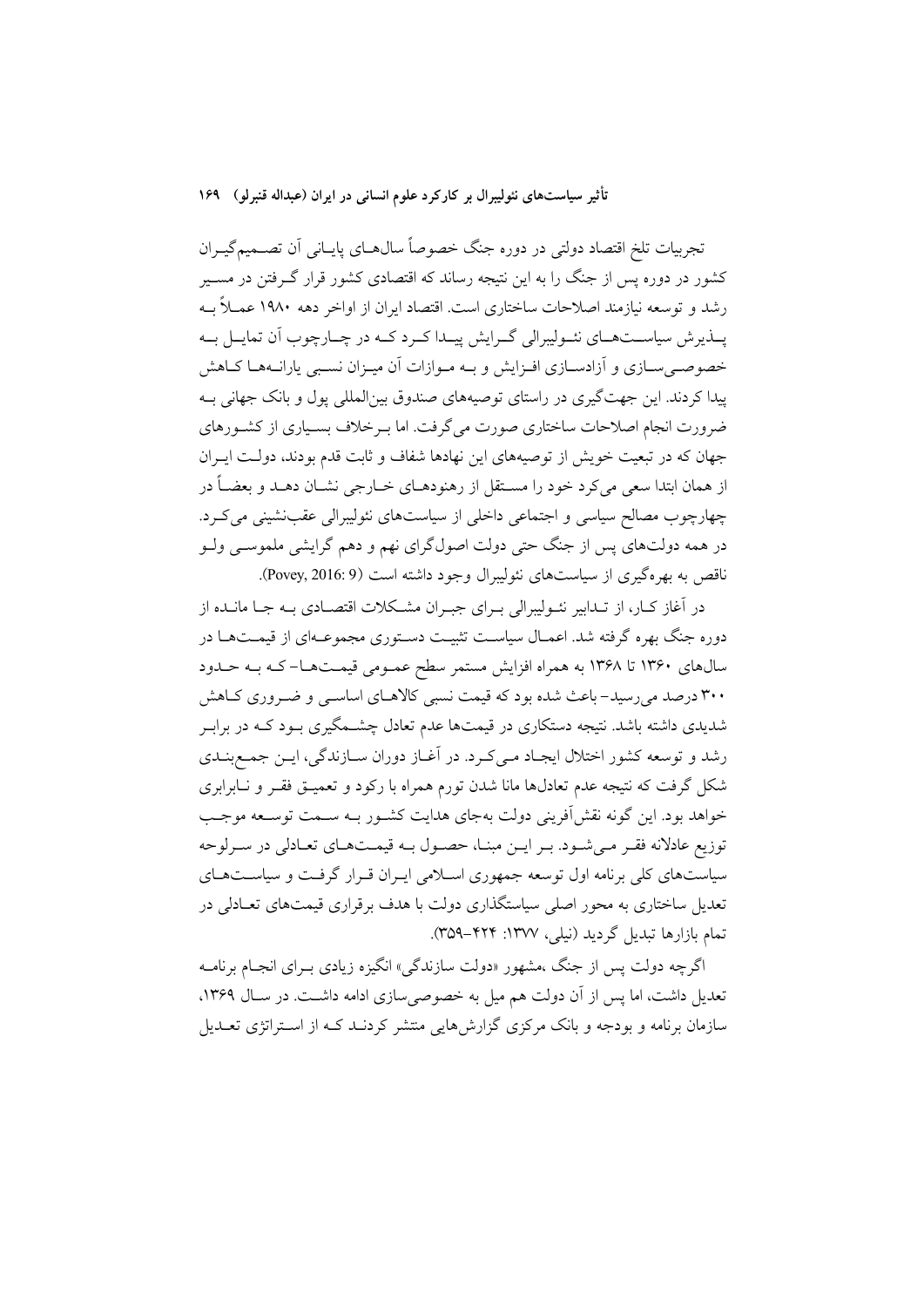سـاختاري دولـت حكايـت داشـتند. در گـزارش سـازمان برنامـه و بودجـه تحـت عنـوان «برنامه تعدیل اقتصادی» سالم سازی بافتهـای اقتصـادی کشـور مسـتلزم ایجـاد تعـادل در بخشهای مختلف قلمداد شده و تصریح شده که در دوره تعدیل بایستی فضـای اقتصـادی کشور رقابتی شده، سرمایهگذاری تشویق شده، و تولید بـالا رود تـا اسـباب رشـد و توسـعه فراهم گردد. در گزارش بانک مرکزی با عنـوان «سیاسـت تعـدیل اقتصـادی» هـم آمـده کـه مشکلات اقتصادی کشور از تخصیص۵مای نادرست منابع نشأت گرفته و راه حل این اسـت که به نیروهای بازار اجازه فعالیت آزادانه داده شود (به نقل از: مؤمنی، ۱۳۸۶: ۲۳۳-۲۳۰).

تدریجاً موضوع خصوصی سازی به بحث داغ درباره اقتصاد ایران تبـدیل شـد، خصوصـاً که در فرایند اجرا با مسائل و موانع مختلفی درگیر بود. به تبع مسائلی کـه پـیش روی پــروژه خصوصی سازی وجود داشت، تصمیمگیران کشور تلاش داشـتند گشـایش۵حایی در جهـت تسهیل کارها ایجاد کنند. این نکته در اسناد برنامههای توسعه قابل درک است. بـرای نمونـه، با مطالعه قانون برنامه چهارم توسعه (مصوب سال ۱۳۸۳) می توان مشاهده کرد کـه مقـررات خصوصی سازی در آن جامع تر و روشن تر از برنامههای پیشین است. به موجب مـاده ۶ ایــن قانون به دولت اجازه داده شد از همه روشهای امکانپذیر اعم از مقرراتزدایـی، واگـذاری مالکیت و مدیریت، تجزیه به منظور واگذاری، انحلال، و ادغام شرکتها استفاده شود. طبـق برنامه چهارم، تداوم فعالیت شرکتهای دولتـی تنهـا بـا ایــن شــرایط ممکــن شــناخته شــد: ۱. فعالیت آنها انحصـاری باشــد، و ۲. بخــش دولتــی انگیــزهای بــرای فعالیــت در آن زمینــه نداشته باشد. دولت مکلف شد حداکثر تا سال سـوم برنامــه، نسـبت بــه اصــلاح ســاختار و سودآوری شرکتهای دولتی که به استناد صورتهای مـالی سـال اول برنامـه زيـاده بودنـد، اقدام و در غیر این صورت آنها را منحل کند (هادی زنوز، ۱۳۹۲: ۲۲۷–۲۲۶).

در سال@ای ۱۳۸۴ و ۱۳۸۵ یک رخداد مهم دیگر در جهت کارامدســازی اقتصــاد ملــی اتفاق افتاد و آن عبارت بود از تصويب و ابلاغ سياستهـاي كلـي اصـل ۴۴ قـانون اساسـي. مجمع تشخیص مصلحت نظام بر آن شد تفسیر جدیدی از اصل ۴۴ قانون اساسی ارائه دهــد که به گشایش بهتر در اقتصاد کشور کمک کنـد. اهـداف اساســی مجمــع عبــارت بودنــد از: بهبود بهرهوری منابع مادی، انسانی، و تکنولوژی، ارتقاء کارایی بنگاههای اقتصـادی، افــزایش سهم بخش خصوصی و تعاونی در اقتصاد ملی، افزایش رقابتپذیری، کاستن از بـار مـالی و مدیریتی تصدی فعالیتهای اقتصادی، و شتاب در رشـد اقتصـادی. در دهــه ۱۳۸۰، قــوانین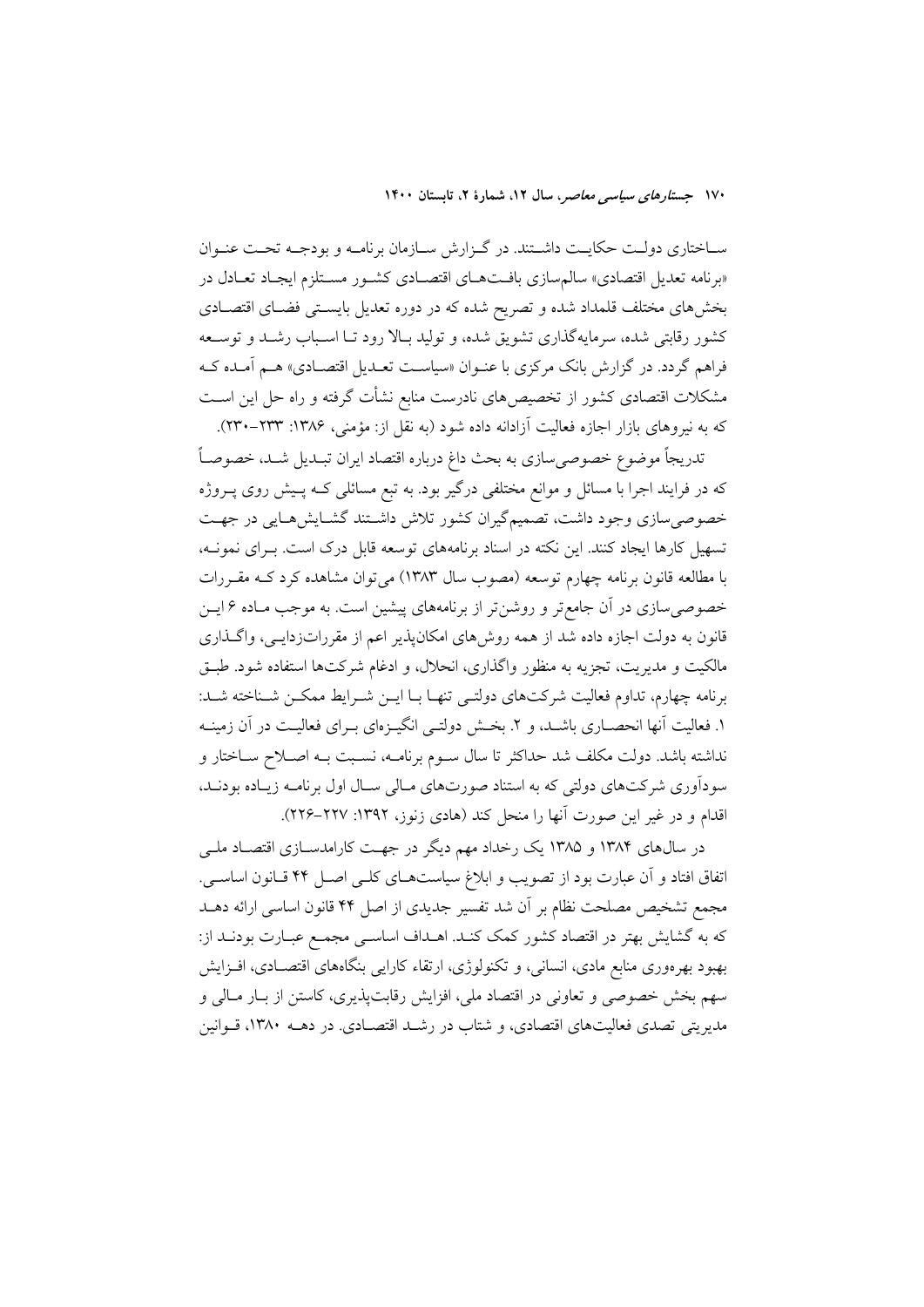جامع تری در جهت توسعه بخش خصوصبی و کامدسازی اقتصاد ملبی تـدوین شـدند (هادی زنوز، ۱۳۹۲: ۳۳۱–۳۲۸).

پـس از انتخابـات رياسـت جمهـوري سـال ١٣٨۴، دولـت نهـم بـا تكيـه بـر گفتمـان عدالت.حوری آغاز به فعالیت کرد. اگرچه برنامه واگذاری شرکتها انجام شد، اما مکانیســم مناسبی برای انتقال شرکتها از بخش دولتی به خصوصی وجود نداشت. نتیجه ایــن فراینــد تقويت بخشي بود كه به «شبه دولتي» يا «خصولتي» معـروف شـد. در عمـل، حركـتهـايي انجام شد کـه مثـل دولـتهـای سـابق اقتصـاد ايـران را بـه نحـوی در مسـير نئوليبراليسـم قرار میداد. مهمترین برآیند ایـن حرکـتهـا تـدوین «طـرح تحـول اقتصـادي» بـود کـه در چهارچوب اّن برنامههـایی بـرای اصـلاح سـاختار اقتصـادی ایـران پـیش بینـی شـده بـود. هدفمندسازي پارانهها مهمترين مؤلفه طرح تحول اقتصادي بود كه در دولت دهم بــه اجــرا گذاشته شد. طرح تحول اقتصادی که آزادسازی قیمتها از مؤلفهای اساسـی|ش بـود، عمــلاً دولت دهم را به آموزههای نئولیبرالی نزدیک کرد.

دولت یازدهم و دوازدهم مشهور به دولت اعتـدال نیـز کـه پـس از انتخابـات ریاسـت جمهوری ۱۳۹۲ روی کار آمد، علی رغم تلاش برای زیر سؤال بردن میراث اقتصادی دولت پیشین به نحو دیگری در راه اقتصاد نئولیبرال گام نهاد. با آغاز به کار این دولـت، گروهـی از اقتصاددانان وارد دستگاه اجرایی شدند که تمایلات نئولیبرالیستی اَشکاری داشـتند. عملک د اقتصادی دولت نیز نشان داد اقتصاد ایران به نحو ملموس تری در این مسیر قرار گرفته است (Asefi, 2013). با اين حـال، اقتصـاد ايـران در دوره دولـت يـازدهم بـه سـبب برخـورد بـا سیاستهای تهاجمی دولت دونالد ترامپ-که با خروج این کشور از برجام و آغاز سیاست «فشار حداکثری» علیه ایران همراه بود- با شوکهای غافلگیر کنندهای مواجه شد، بـه نحـوی که عملاً ادامه اصلاحات ساختاری با مشکل مواجه شد.

چنانکه از مطالعه عملکرد اقتصادی دولتهای ایران در دوره پس از جنگ فهم میشــود، با وجود اختلاف سليقه قابل توجهي كه ميان أنها وجود داشته، در همه أنها ميل أشكاري بــه اصلاح ساختار اقتصاد ملى با آموزههاى نئوليبراليستى وجود داشته، گرچــه شــدت و ضــعف آن متفاوت بوده است. در عین حال باید در نظر داشت که این تمایل در هیچ یک دولـتهــا مطلق نبوده و هیچ کدام مایل نبودنـد اصـلاحات سـاختاری را بـا تبعیـت کامـل از پـارادایم نئولیبرالیسم پیش ببرند. بنابراین، اجرای سیاستهای اقتصادی نئولیبرالستی در کلیه دولـتهـا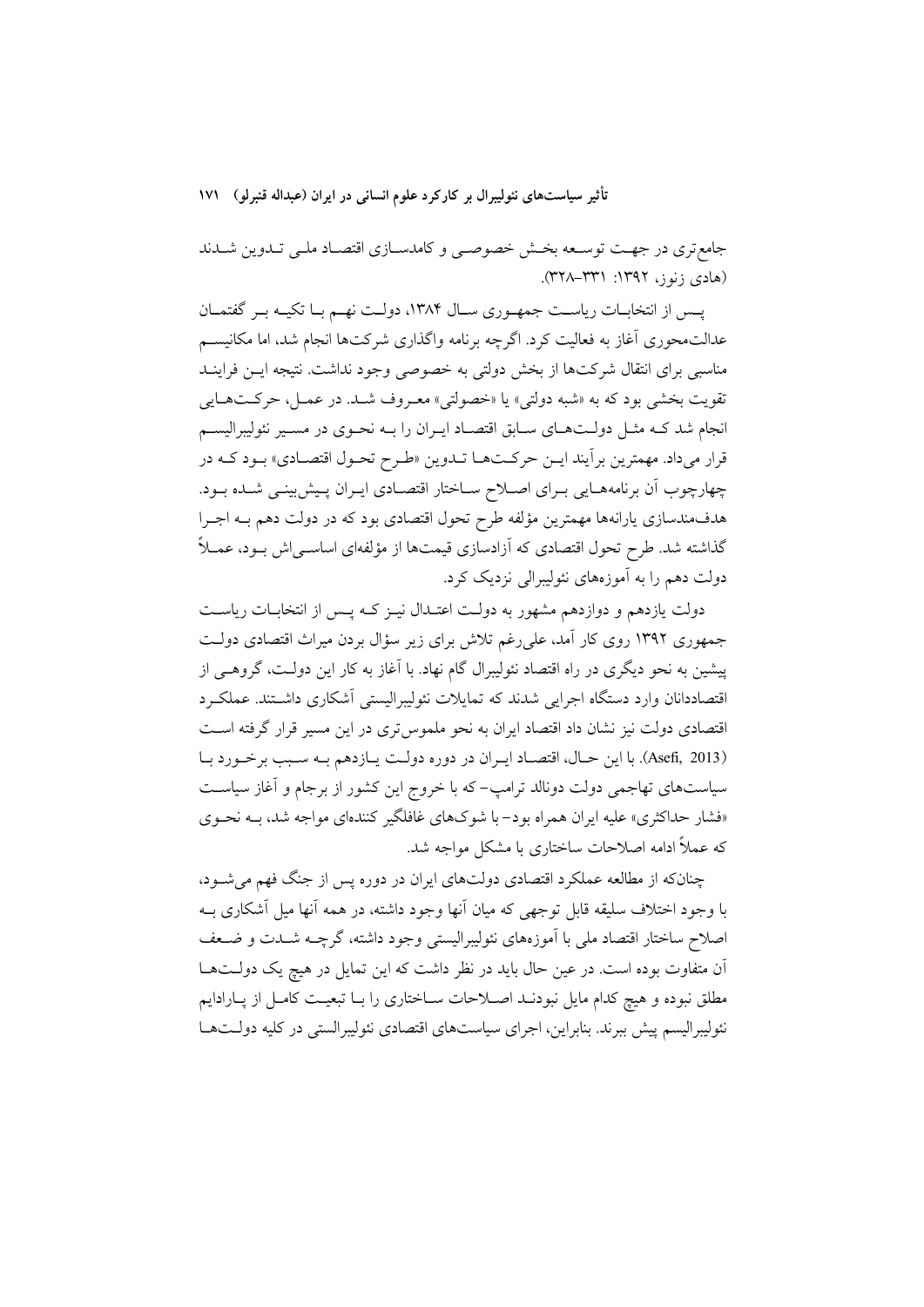به نحو ناقص و معمولاً بدون دستاورد کامل تجربه شده است. بااینکه اقتصـاد ایــران در دوره یس از جنگ بارها به تعدیل ساختاری سوق یافته و در این راه به آمـوزههـای نئولیبرالیســتی گرایش یافته، اما نهایتاً به دلایل مختلفـی در دســتیابی بــه اهــداف از موفقیــت مــورد انتظــار بر خـوردار نبـوده اسـت. بـا وجـود حمايـتهـاي گسـتردهاي كـه از خصوصـي سـازي، مقـرراتزدايـي، و آزادسـازي وجـود داشــته و در ايــن راه برنامــههــاي مختلفــي بــه اجــرا گذاشته شده، دولت همچنان به نقش اساسی خویش ادامه میدهد و اقتصاد ایران همچنان بـا استانداردهای یک اقتصاد بازاری فاصله دارد.

در دوران اجرای سیاستهای تعـدیل سـاختاری دو نقطـه عطـف در سـالهـای ۱۳۷۴ و ۱۳۸۴ وجود دارد که هرکدام را می توان پایانبخش یک دوره متمایز جنبش بـازاری کـردن اقتصاد ايران دانست. سياست گذاري هاي اقتصادي دوره اول عمدتاً تحت تـأثـر اندىشــههــاي بازارگرایان تندرو بود، اما دوره دوم عمدتاً از افکار بازارگرایـان میانــهرو تــأثیر مــی پــذیرفت. بازارگرایان تندرو معتقد بودند که گسترش سازوکار بازار به قلمروهای هرچــه بــیشتــری از زندگی اقتصادی هم به رشد اقتصادی میانجامد و هم در دراز مدت به توزیع بهتر درآمـدها. اما بازارگرایان میانەرو بر آن بودند که گسترش سازوکار بازار بــه قلمروهــای گونــاگون فقــط هنگامی به ثمر خواهد نشست که پیشتر نهادهای لازم برای اقتصاد بـازار فـراهم شـده باشـد (مالجو، ١٣٨۶: ٣٢). اقتصاد ايران طي دهههاي پس از جنگ قوياً تحت نفوذ انديشههاي ايـن دو گروه قرار داشته است.

درباره تأثیر سیاستهای تعدیل ساختار مباحث پرمناقشـهای جریـان داشـته اسـت. نگـاه كلبي بـه تحـولات اقتصـادي در دوره دولـت سـازندگي حـاكي از عـادي شــدن اوضــاع و قرارگرفتن اقتصاد ایران در مسیر رشد و توسعه است. رشد نسبتاً مطلوبی اتفاق افتاد که فــارغ از مقدار آن، اتکای نسبتاً کمتری به درآمدهای نفتی داشت و با کـاهش قابـل توجــه بیکــاری همراه بود. کسری بودجه شدید سـال ۱۳۶۷ جبران شد و ترکیب هزینههای دولـت بــه نفــع هزینههـای عمرانـی تغییـر کـرد. حامیان تعدیل ساختاری با استناد بـه بهبـود شــاخص هـای اقتصـادي ايـران در دولـت هاشـمي از اسـتراتژي اقتصـادي نئوليبراليسـتي ايــن دولـت دفاع می کنند. اما این قرائت از آثار تعدیل سـاختاری در ایـران بـا انتقـادات مخالفـان مواجــه بوده است. از نگاه صاحبنظران منتقد، تعدیل ساختاری از طریق ایجـاد تـورم بــه صــاحبان ثروت تورم جایزه اعطا می کند، به این امید که آنها را به تولید بیشتر و بهتـر هــدایت کــرده و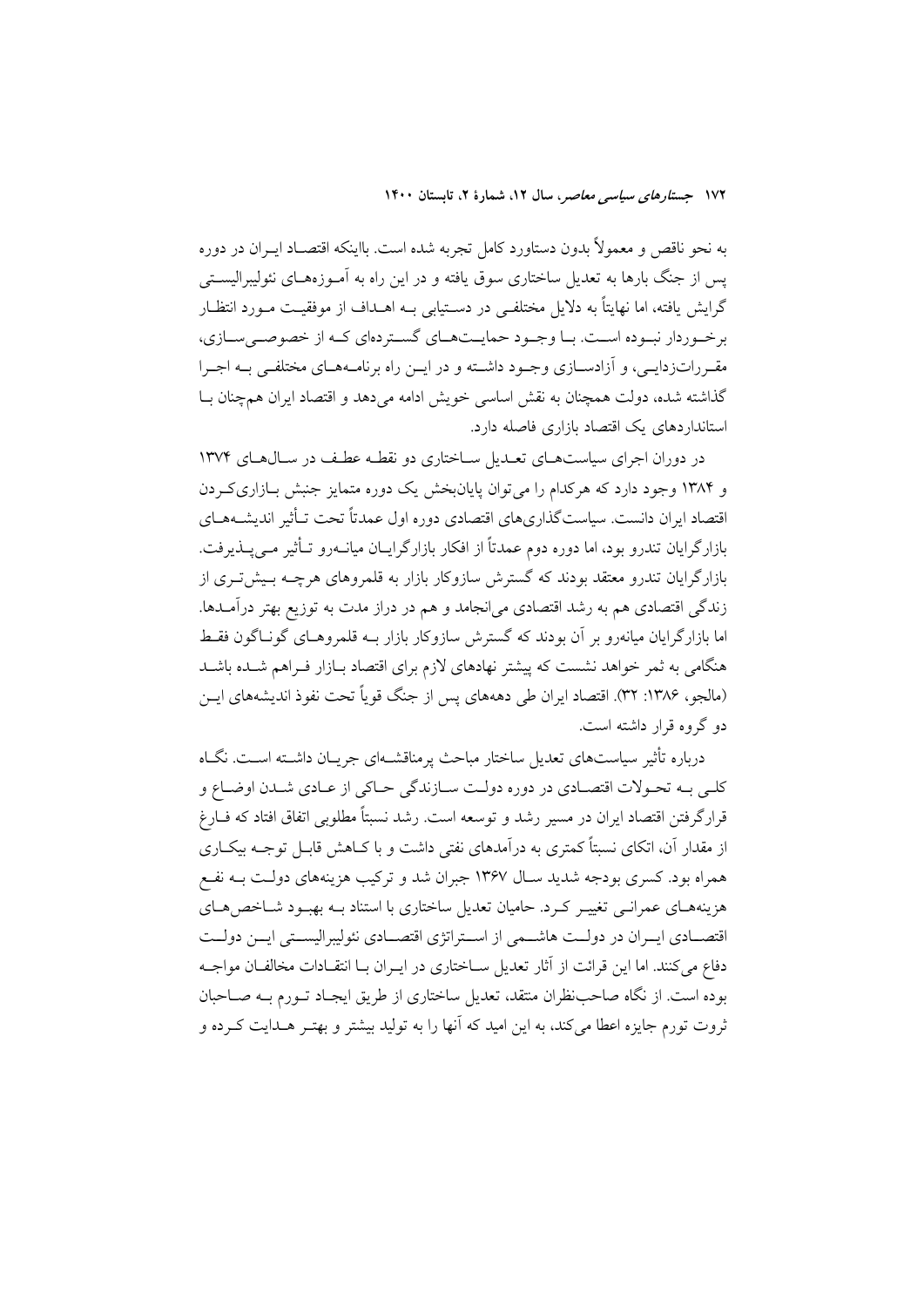تدریجاً موجب افزایش رشـد شـود. امـا در برابـر فشـارهای خـرد کننـدهای کـه بـر جمـع گستردهای از خانوارها وارد می شود و ممکن است در درازمـدت نیـز جبـراننایــذیر باشــد، ساکت است. این چیزی است که در اقتصاد ایران به ویژه در دورههـای گــرایش بــه تعــدیل ساختاري تجربه شده است (رک: مؤمني، ۱۳۹۴).

۰۳ اثر سیاستهای نئولیبرال بر علوم انسانی ایران

یکی از ملموس ترین رد پاهای نئولیبرالیسم در ساحت آموزش و پژوهش اتفاق افتـاده و بــه سبب آن نهادهـای آموزشــی و پژوهشــی بــه ویــژه دانشـگاههــا در معــرض آســیب دیــدن قرار گرفتهاند. مسأله از آنجا آغاز می شود که نئولیبرالیسم بنا بــه ماهیــت و منطــق خــویش از ساحت اقتصاد فراتر رفته و به نفوذ در ساحتهای دیگر زندگی جوامـع میـل دارد. از منظـر پارادایم نئولیبرالیسم، از آنجا که افراد خود مسؤول اصلی تــأمین نیازهــای معیشــتی و رفــاهی خویش اند، دولت باید حتی الامکان از دخالت در ایـن موضـوع خـودداری کنـد. در نتیجـه، فعالیت نهادهای آموزشی و یژوهشی با محدودیتهای خاصی مواجه می شوند کـه بــه ویــژه در حوزه علوم انسانی ملموس تر است.

## ۴. حوزة أموزش

حق آموزش رایگان و همگانی از جملـه حقـوق اساسـبی انسانهاسـت کـه در بعضـبی اسـناد حقوق بشری از جمله اعلامیه جهانی حقوق بشر بـر أن تأکیــد شــده و اغلــب کشــورها در قوانین داخلی خویش بر آن صـحه گذاشـتهانـد. از جملــه، در اصــل ســی|م قــانون اساســی جمهوري اسلامي ايران تصريح شده كه «دولت موظف است وسـايل اَمـوزش و يـرورش رایگان را برای همه ملت تا پایان دوره متوسطه فراهم سازد و وسایل تحصیلات عـالی را تـا سر حد خودکفایی کشور به طور رایگان گسترش دهد.» دولـت بــا تســهیل امکــان آمــوزش همگانی به شهروندان خود–فارغ از جایگاه طبقاتیشان–هـم فرصـت نسـبتاً برابـری بـرای بالفعل سازی پتانسیل های رشد و پیشرفت آنها فراهم میکند و هم با افزایش سـرمایه انســانی کشور به رشد، توسعه، و قدرتمندسازی ملے کمک مےکند.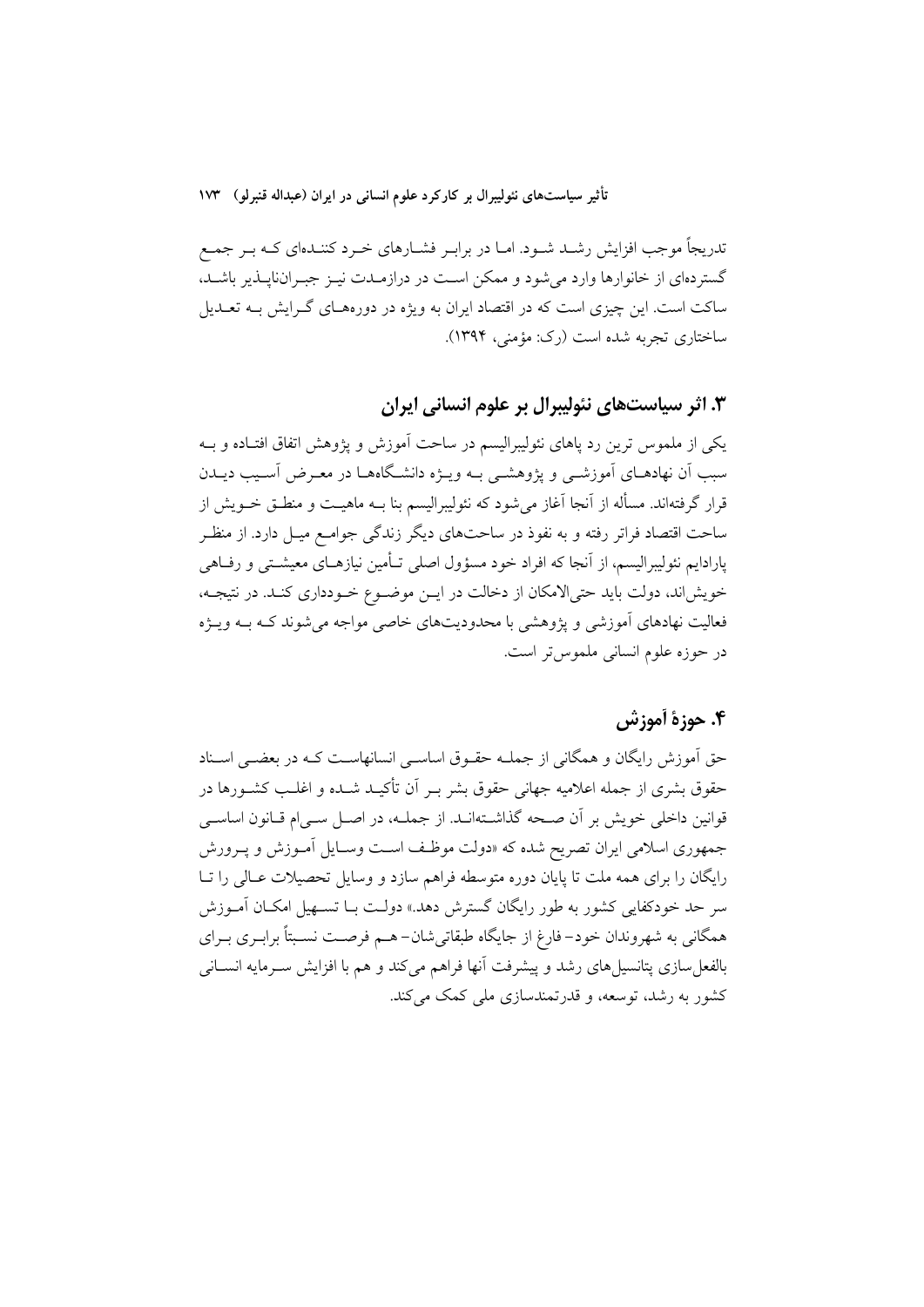طی دهههای اخیر، ترویج اصول اقتصـاد نئــولیبرال بــه مثابــه یکــی از بزرگتــرین عوامــل تهديد فرصت آموزش همگاني عمل كرده است. بـي ترديـد، از اصـل سـي|م قـانون اساسـي ممنوعيت آموزش توسط بخش خصوصي برداشت نمـي شـود. امـا در عمـل ورود فزاينــده بخش خصوصی در موضوع آموزش از یک سو، و ضعف بودجهای دولت از ســوی دیگــر، شرايط آموزش دولتي رايگان را به شدت دشوار كرده است.

يس از انقلاب اسـلامي، در چــارچوب سياســت توســعه ارزش هــاي انقــلاب از جملــه عدالت اسلامی، مدارس غیردولتی منحل و سهم بخش خصوصی در ارائه خدمات آموزشــی بسیار محدود شد. به موازات آن، در آموزش عالی نیز حتـی پـس از بازگشـایی دانشـگاههـا حضور بخش خصوصی بسیار ضعیف بود. بااینک دانشگاه آزاد اسلامی در سـال ۱۳۶۱ تأسس شد، اما رشد و گسترش آن عمدتاً در سال۱های پس از جنگ اتفاق افتــاد. ســال۱هــای پایـانی دهــه ۱۳۶۰ نقطــه عطـف مهمــی در گــرایش بــه خصوصــیســازی و پــولیســازی آمـوزش بـود. در بدنــه دولــت هــم ميــل بــه راهانــدازي دورههــاي آموزشــي دولتــي يــولي افزایش یافت. در سال ۱۳۶۷، قانون «تأسیس مدارس غیرانتفاعی» به توسط مجلـس شـورای اسلامی تصویب و به سرعت تسلیم دولت گردیـد تـا مـدارس غیردولتـی فعالیـت خـود را آغاز کنند. دانشگاه پیام نور هم در همین سال توسط دولت تأسیس گردید. بـا آغــاز بــه کــار اولین دولت پس از جنگ، شرایط خصوصی سازی و پولی سازی آموزش چــه در آمــوزش و یرورش و چه آموزش عالی تسهیل شد و طی دهههای بعد هم ادامه یافت.

با نگاهی کلی به روند رویدادها طی سه دهه اخیر میتوان گفت که نسبت دانـش[مـوزان و دانشجویان مشغول تحصیل در بخش خصوصی یا بخش دولتی مستلزم پرداخت شـهریه به آنهایی که از آموزش دولتی رایگان بهرهمند بودهاند، افزایش چشمگیری یافته اسـت. ایــن روند البته مزايايي داشته است. طرفداران كاهش دخالت دولت در آموزش معمولاً مروج ايــن نظر بودهاند که خصوصی سازی و پولی سازی آموزش خــوب اســت، چراکــه هــم بــه بهبــود کیفیت آموزش می|نجامد و هم موجب کاهش بار هزینهای دولت می شود. جهانی شدن هسم به سهم خود فضایی ایجاد کرده که در آن از خصوصی سازی آمـوزش بــه مثابــه راه اساســی کاراسازی آن دفاع شده و در مجموع حامیان این ایده قدرت بیشتری یافتهانــد ( Belfield and Levin, 2002: 29-32). در چارچوب همين فضا بود كه در ايران هم كـمكـم ميـل بــه تفســير قوانین به نفع خصوصی سازی و تجاریسازی آموزش افزایش یافت.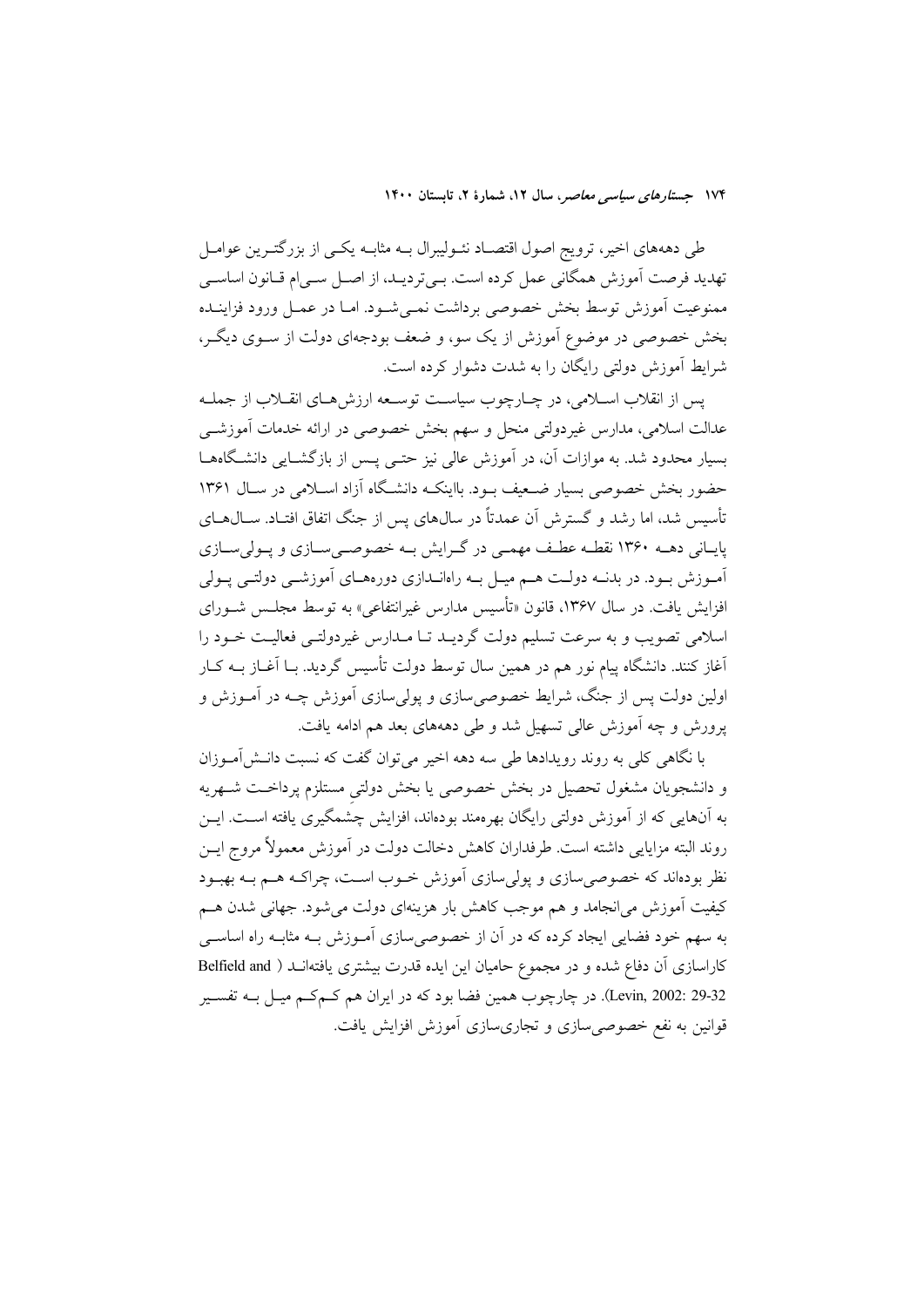در کنار نکته فوق، بازاری کردن آموزش مسائلی به بار آورده کـه در ایــران هــم شــواهد متعددي از أنها محقق گرديده است. با وجود بهبود وضع رفاهي ايران طي دهــههــاي اخيــر، هنوز معیشت بخش گستردهای از جمعیت آن در وضعیتی نزدیک به خط فقـر بـوده اسـت. فقر در بعضی خانوارها به نحوی شدید بوده که حتی تحصـیل در مـدارس و دانشـگاههــای رایگان دولتی هم دست نیافتنی تصور شده است. فرستادن فرزندان بــه مدرســه یــا دانشــگاه خوب اگرچه آرزویی همگانی است، اما در عمـل تعـداد کمـی از خـانوارهـا از ایــن امکــان بهرهمند بودهاند، چراکه محدودیت در منابع مالی دولت همواره مـانع از بــهروزســازی کیفــی آموزش رایگـان دولتـی جـز در مـوارد معـدود بـوده اسـت. ایـن احسـاس تبعـیض و در حاشیهبودن تبعات اجتماعی متعددی به دنبال دارد که در اینجا امکان پرداختن به همـه آنهـا وجود ندارد. بسیاری از کودکان و نوجوانان بااستعداد به جـای بالفعـل سـازی پتانســیلهـای ذهنی خویش ترجیح میدهند به جای ادامه تحصیل روانه بازار کار شوند تا شـاید بــه وضــع رفاهي خود يا خانواده خويش كمك كنند.

ناکارامدی یا شکست دولتگرایی در اقتصاد ضرورتاً به این معنی نیست که دولــت کــل مأموریتهای خویش را به بازار آزاد محول کند. دولت مـی توانـد از درسهـای بــازار آزاد برای بهتر و کاراتر کـردن اَمـوزش اسـتفاده کنـد (رک: Abrams, 2016). بخـش خصوصـی هرقدر هم که استانداردهای آموزشی بهتری فراهم کند، یک نقص مهم دارد که عبارتسـت از .<br>نگاه تجاری به امر آموزش<sub>.</sub> در آموزش بیشتر روی حوزههایی تأکید می کنــد کــه ســودآوری بـالاترى دارد. زمـانى كــه أمــوزش كــالايي مــىشــود، نقــش أن در ايجــاد نفــع شخصــى مهمتر می شود تا نفع جامعه. انسانها به مثابه موجوداتی دیده می شوند که می توان با افـزایش دانش و مهارتشان از آنها سرمایه انسانی ساخت؛ سرمایهای که در بازار کار قابل مبادله است. این در حالیست که دولت با نگاه به آموزش به مثابه یک کالای عمومی، میتواند از آن بـرای خير عمومي استفاده كند (Rizvi, 2016: 8). از آنجا كه دولت اهــدافي كلانــي فراتــر از منــافع اقتصادی دارد، می تواند متولی مطمئن تری برای هدایت آموزش بـه سـمت ایجـاد جامعــهای آگاه و توانمند باشد.

در اینجاست که نقش بازاریسازی آموزش در تضعیف علوم انسانی ملموس تر می شود. نقش و جایگاه کلیدی علوم انسانی در توسـعه، تکامـل، و یــا تحــول جوامــع بشــری امــری انکارناپذیر است. اما با بازاری شدن آموزش، جهتگیری علوم انسانی محـدود مـیشـود. در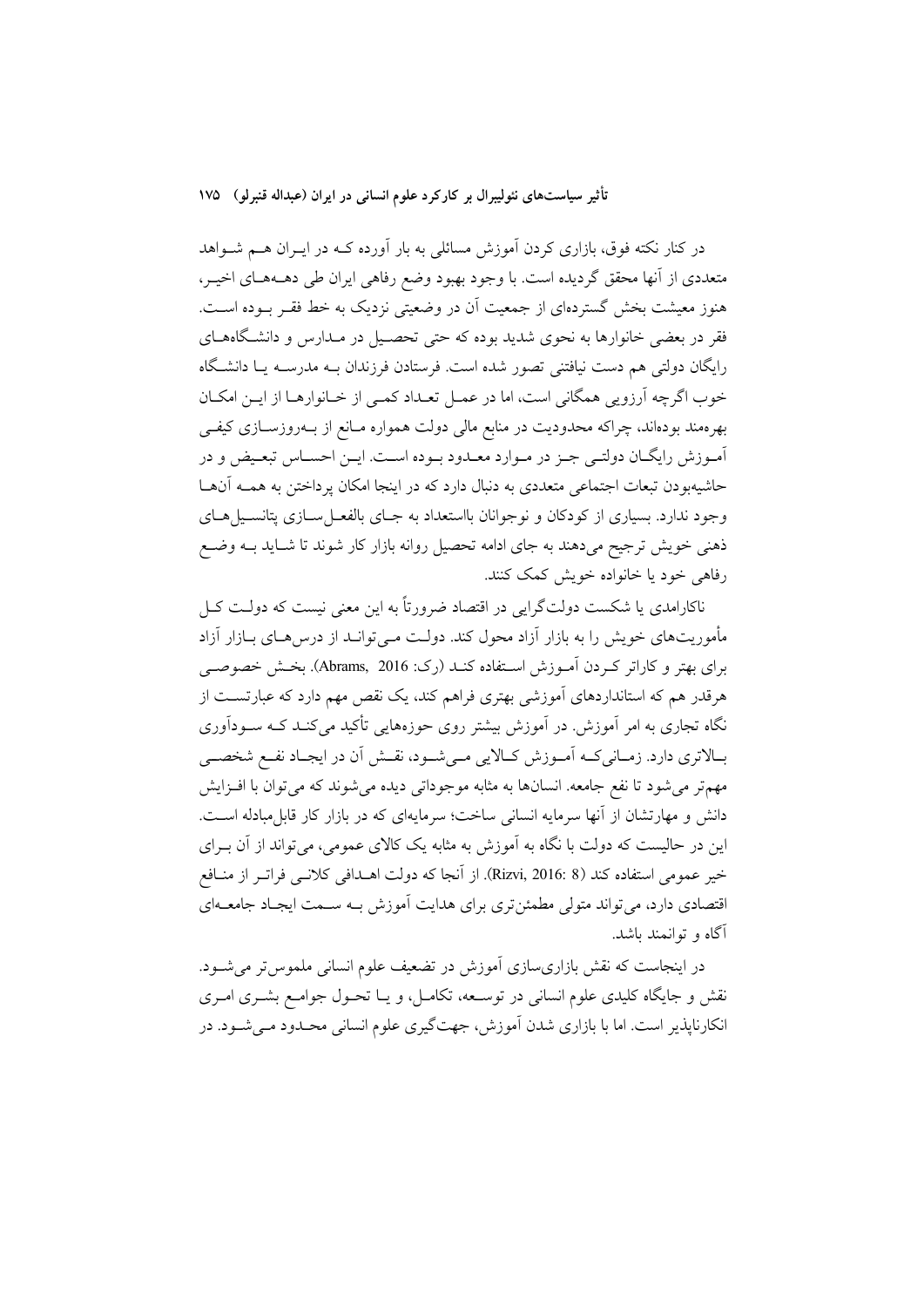پارادایم نئولیبرالیسم که بر جنبه درآمدزایی و ثروتسازی علم تأکید دارد، مدرسه و دانشگاه در خدمت بازار قرار دارد. در این چارچوب، علـوم انسـانی محکـوم بـه حرکـت در مسـیر تجاری شدن بوده و ناچار از محدود شدن در ساحت عقلانیت ابزاری بشر است.

اگرچه در گذشته هم معمولاً بین مأموریتهای انتفاعی و غیرانتفاعی آمـوزش خصوصـاً .<br>آموزش عالی تنش وجود داشته، اما این تـنش در عصـر سـرمایهداری نئــولیبرال بــا تقویــت پیشفر ض۵مای فایدهگرایانه آموزش به اوج رسیده است. یکی از اساسی ترین مأموریـتهـای آموزش علوم انسانی تربیت شهروندان و رهبران آگاه، منتقد، نــوع دوســت، دارای اخــلاق و فضیلت، و مفید برای جوامع بوده است. غلبه نگاه بازاری به آمـوزش سـبب شـد مأموریـت علوم انسانی بیشتر با نتایج اقتصادی اَن تعریـف گـردد (رک: Readings, 1996). در شــرایطی که یولدار شدن به مهمترین دلیل دانش آموز و دانشــجو بــرای رفــتن بــه مدرســه و دانشــگاه تبدیل شده، در آموزش علوم انسانی هم رشتههای تحصیلی پولساز جایگاه برتر مییابند.

در چنین فضایی، ضمن اینکه گرایش کلی بـه علـوم انسـانی در مقایســه بـا رشــتههـای غیرعلوم انسانی کمتر میشود، بلکه در خود علوم انسانی هم رشتههای فاقد شـانس اشـتغال و درآمـد بـالا معمـولاً در حاشـبه قـرار مـي گيرنـد. در سـمت تقاضـاي آمـوزش، گـرايش دانشآموزان و دانشجویان مستعد به علوم انسانی به ویـژه رشــتههــای فاقــد فرصــت شــغلی مناسب محدودتر می شود. در سمت عرضه نیز انگیزه درآمـدزایی در آمـوزش علـوم انســانی اهمیت بیش تری می یابد. این تفکر که منابع و امکانات آموزشی کشـور بایسـتی در خــدمت تولید ثروت و فرصت اشتغال قرار بگیرند، می تواند به چالش بزرگـی در برابـر رشــد کیفــی علوم انسانی تبدیل شود.

بیتردید، یکی از کارکردهای دانش از جمله در علوم انسانی ایجاد ثروت است. امروزه دانــش نمــيتوانــد در محــدوده دانشــگاه بــاقي مانــده و نســبت بــه رشــد و رفــاه جامعــه بی تفاوت باشد. باید این امکان فرهم باشد تا اهل علم بتوانند ایدههایشان را بــه تکنولــوژی و سیس ثروت تبدیل کنند تا نهایتاً جامعه رفاه حاصل از دانش را احســاس کنــد. انحرافــی کــه رخ داده، انتظار حداکثری از دانش و دانشگاه برای تولید ثروت است، بـه گونـهای کـه آن را به صورت معیار ارزشمندی هر رشته تحصیلی درآورده است. هنگامی که انگیزه اصلی ایجـاد دانشگاه و رشتههای تحصیلی کسب منفعت و درآمد باشد– چنانکـه در ایــران رواج یافتــه– شرايط مناسبيي بـراي سـطحي شـدن علـوم انسـاني فـراهـم مـي گـردد. سـطحي گرايـي در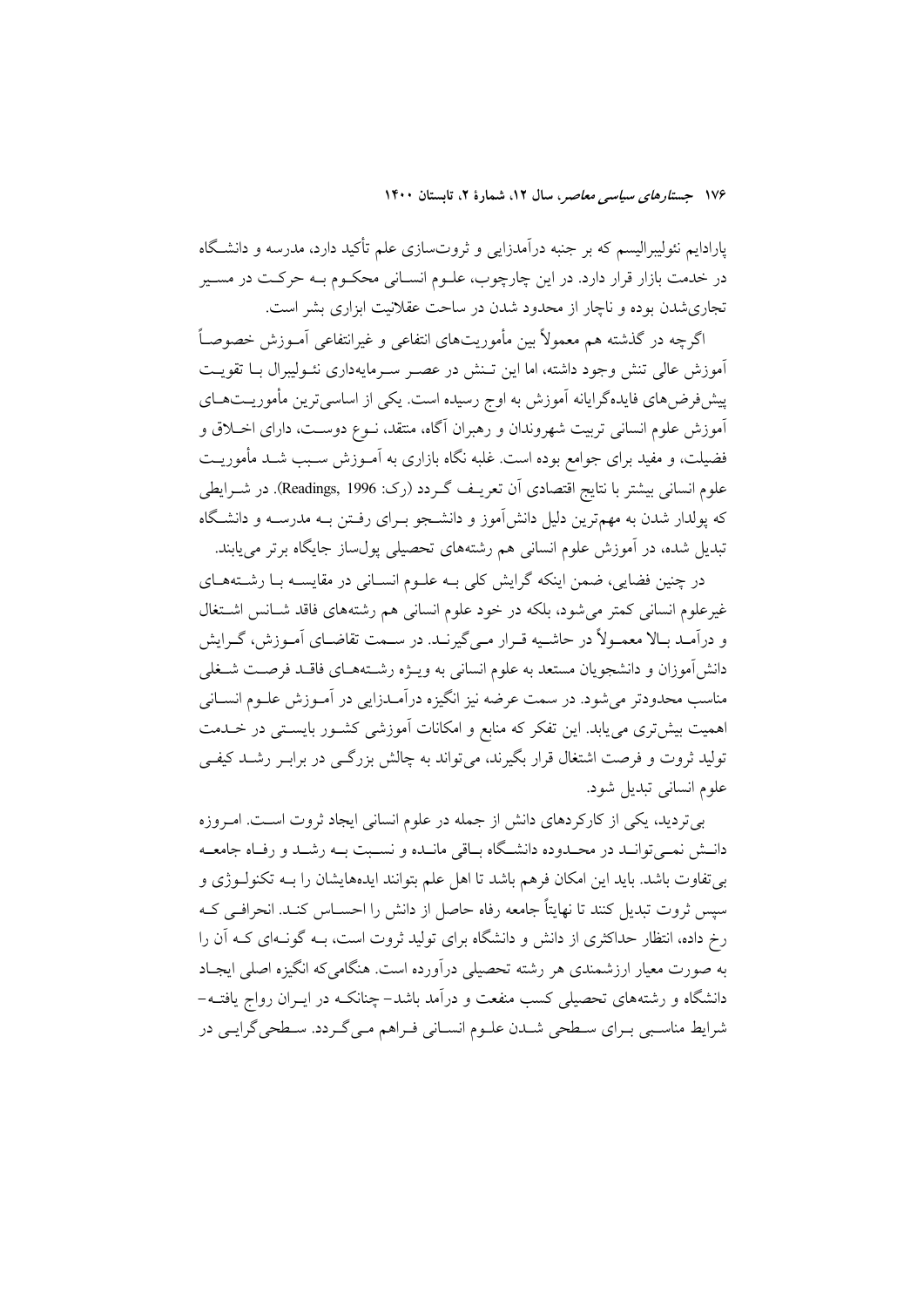علوم انسانی و تنزل یافتن آن به یک سری تکنیکهای درآمدزایی و پـولسـازی تضـعیف و حتی تخریب علوم انسانی را در پی دارد. مدرکگرایی از نتایج ایـن وضـعیت اسـت. انگیـزه درآمد از سوی عرضه کنندگان آموزش آنها را به ادامـه آمـوزش بـدون توجـه بـه نتـايج آن تشویق کرده است. رشد بی رویه پذیرش دانشجو بدون نگاه کارشناسانه و آیندهنگرانه، شــمار فراوانی از متقاضیان آموزش را به تحصیل در علوم انسانی سوق داده، به این امید کــه شــانس بهتری برای اشتغال در بازار کـار داشـته باشـند. در عمـل آنچــه در ايــران رخ داده، افــزايش بی سابقه تحصیل کردگان بیکار در جامعه است که خود به معضلی سخت و مهم بـرای آینــده توسعه كشور تبديل شدهاند.

وخامت وضع أموزش و علىالخصوص علوم انساني در ايران واقعيتي است كه مقامـات دولتي نيز يعضاً بدان اشاره داشتهاند. در شهريور ۱۳۹۶، سيد ضياء هاشمي، سريرست وقت وزارت علوم، تحقیقات و فناوری در اجلاس رؤسای دانشگاههای کشور گزارش قابل تـأملـی از وضع گسترش دانشگاههای ایران طی دهههای اخیر ارائه داد که در آن بـر بـی برنــامگی و آثار نامطلوب رشد کمی اَموزش عالی در نتیجه نگاه تجاری به اَن تأکیـد شـده اسـت. طبـق این گزارش، در طول سه دهه پس از جنگ تعداد دانشجویان کشور به ازای هر صدهزار نفـر جمعیت از حدود ۴۰۰ نفر به ۶۰۰۰ نفر افزایش یافته است. فقط در فاصله سـالهـای ۱۳۸۰ تا ۱۳۹۳، درحالی که تعداد دانشجویان دانشگاههای کشور به سه برابر افزایش یافتـه، پــذیرش دانشجو در دانشگاههـاي دولتـي تقريبـاً دو برابـر شــده كــه عمــدتاً يــولى هســتند. در ايــن بازه زمانی، تعداد دانشجویان دانشگاه پیام نور چهار برابـر، دانشـگاه جـامع علمـی کــاربردی نه برابر، دانشگاهها و مؤسسات آموزش عالمی غیرانتفاعی پانزده برابر، و دانشگاه آزاد دو برابـر شده است. اما در مجموع، سهم دانشگاههای دولتی روزانه به ۱۳ درصد کاهش یافته و سـهم مدرسان غیر هیأت علمی از حدود ۲۲ درصد به ۵۵ درصد افزایش یافتـه اسـت. بــه عــلاوه، نسبت دارندگان مـدارج دانشـگاهی در میـان بیکـاران از حـدود ۱۰ درصـد بـه ۴۰ درصـد رسیده است. هاشمی تصریح میکند که با افت کیفیت آموزش عالی، رواج مــدرک گرایــی و حتی مدرک فروشی، و کثرت دانشجویان بیکار و غالباً بی۵مارت منزلت اجتماعی و سـرمایه اجتماعی دانشگاه و در نهایت نقش مرجعیتی نهاد دانشگاه در تصمیمگیریهای کلان کشـور كـاهش يافتـه اسـت. در نتيجـه ايـن فراينـد، نـه علـوم كـاربردي آنچنانكـه بايـد بـه خلـق ثروت انجامیدهاند و نه جایگاه علوم دیگر بهبود یافته است (هاشمی، ۱۳۹۶).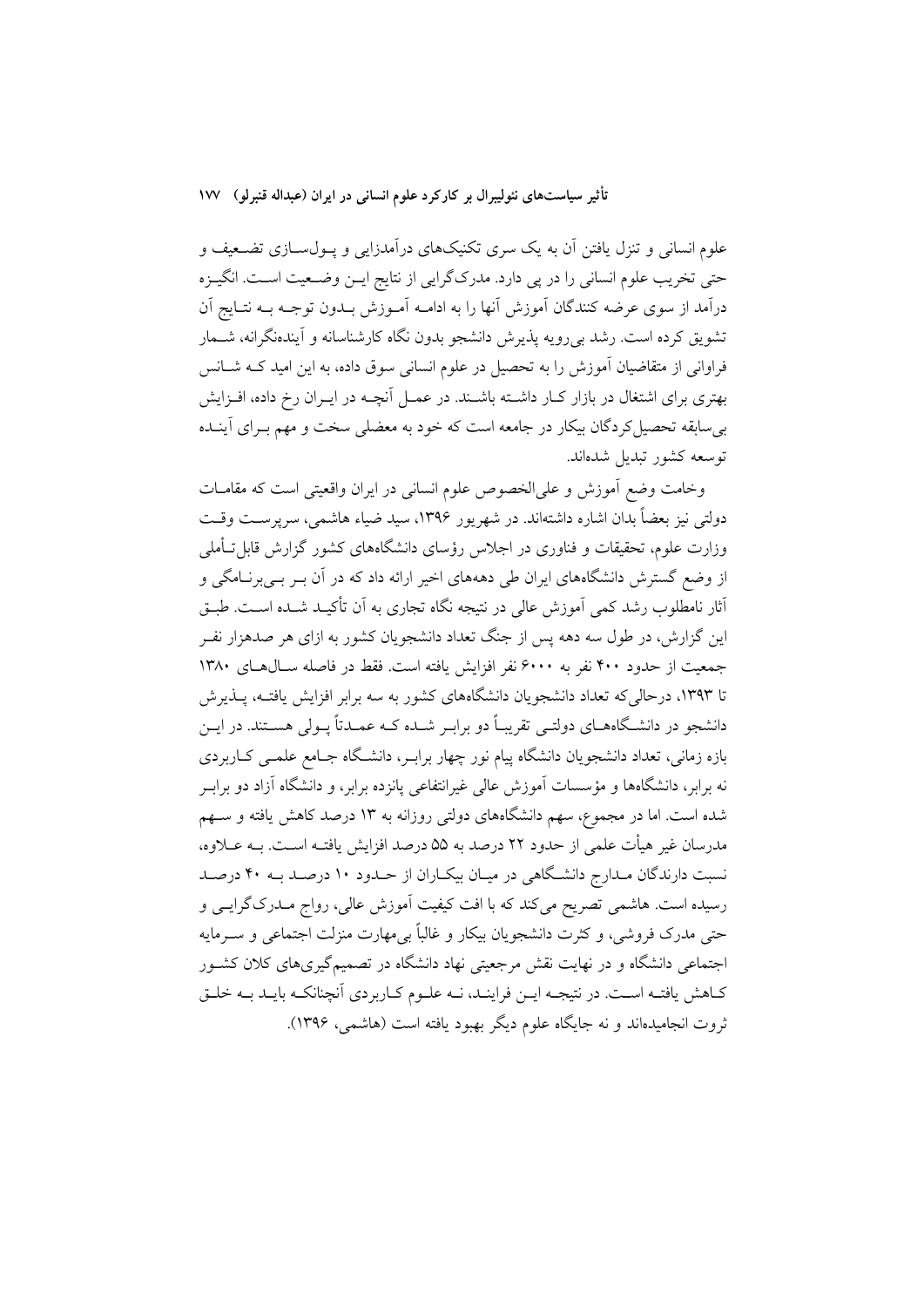خروجی کلی وضع آشفته آموزش در حوزه علوم انسانی را در یک عبارت مـیتـوان در انحراف كاركردي أن خلاصه كرد. علـوم انسـاني بـهجـاي أمـوزش شـهروندان بـه زنــدگي مسؤولانه و متعهد به ارزش۵ای انسانی و تربیت جامعهای با فرهنگ غنی و افقهای فکری وسیع، به تولید هر چه بیشـتر سـرمایه انسـانی روی آورده کـه دغدغـه نهـایییاش درآمـد و رفاه است؛ هر چند که در این مسیر نیز کامیابی مورد انتظار را نداشته است.

### ۵. حوزهٔ یژوهش

انجام پژوهشهای علمی گسترده و عمیق در کشورهای توسعه یافته گــواه روشــنی بــر ایــن واقعیت است که تغییرات مترقیانه تابع پژوهشهای نوآورانه است. تنها با پژوهش اسـت کـه خلق ایده و توسعه دانش ممکن می شود. با یژوهش خطای تصمیمگیریهای خـرد و کــلان توسط کنشگران مختلف از جمله دولتها کاهش مـیbیابـد. پــژوهش از دوبـارهکـاریهـا و اتلاف منابع ممانعت به عمل میآورد. هر چه سطح تصمیم بزرگتر و مهمتـر باشــد، نیــاز بــه پژوهش برای حداقل سازی هزینهها و عوارض احتمالی آن بیشتر اسـت. نتـایج پـژوهش در یک جامعه ممکن است در جوامع مختلف قابل استفاده باشد. پژوهش فعالیتی اسـت کـه در اّن تــلاش مــيشــود بهتــرين راههــاي ممكــن بــراي حــل و فصــل مشــكلات مختلــف شناسایی می شوند. از آنجا که بسیاری از ابهامات و مسائل جوامع مختلـف مشــترک هســتند، وضع بهینه این است که با تقسیم کار و همکاری متقابل هزینههای پژوهش بهحداقل رسـیده و همه بتوانند از ثمرات یژوهشی همدیگر بهرهمند شوند.

یکی از مسـائل بحـثانگیـز در پـژوهش کـه ایـران امـروز بـه نحـو محسوسـی بـا آن مواجه است، پژوهش در علوم انسانی است. کلیت قضیه این اسـت کـه بـا توجـه بـه نقـش زیربنایی علوم انسانی در اداره جامعه، نیاز بــه پــژوهش در آن واقعیتــی گریزنایــذیر اســت و هرچه در این علوم پژوهش و ایدهپردازی بیشتری شـود، امکـان بهتـری بـرای اداره و رشـد جامعه فراهم خواهد شد. نكته بحثانگيز اين است كه نتايج پژوهش در علـوم انســاني يـك جامعه تا چه حد می تواند در جوامع دیگر قابل استفاده باشد. بــیتردیــد، بسـیاری از مســائل علوم انسانی کشورهای مختلف مشابهاند و میتوان از نسخههـای پژوهشـی واحـدی بـرای رسیدگی به آنها بهره برد. اما در عین حال با توجه به واقعیت تفاوت در بســترهای فرهنگــی و ارزشی جوامع، نسخههای تجویزی واحد بعضاً آثار متفاوتی بر جا میگذارند. ایــن مســأله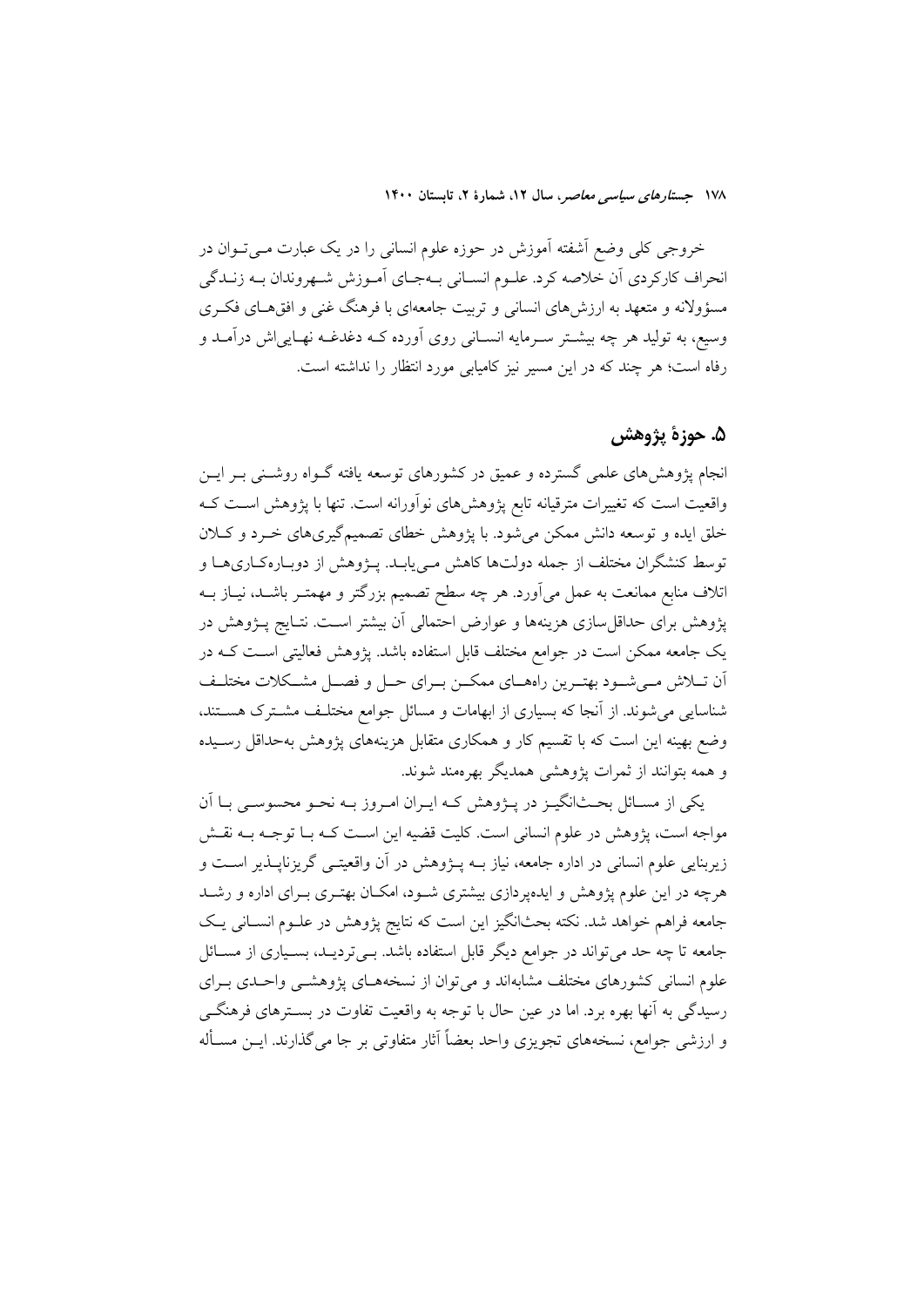سبب میشود بعضی دولتها در پژوهش های علوم انسانی ملاحظات یـا محـدودیتهـایی برقرار كنند. آنچه در ايران تحت عنوان علوم انساني اسـلامي در برابـر علـوم انسـاني بـومي طرح شده، چنین مبنایی دارد.

عامل دیگری که طی دهههای اخیر پژوهشهای علوم انسانی در ایران را محـدود کـرده، گسترش باورهای نئولیبرالی است که بر مبنای آن پژوهش بایستی درآمدزا بوده یا بــه نحــوی در خدمت نیازهای بازار قرار گیرد. مسأله از آنجا آغاز میشود که علوم انسانی اغلب بهمثابــه مصرف کننده بودجههای یژوهشی قلمداد شده تا تولیدکننده آن. به تبع آن، تــلاش مــیشــود این ساحت از دانش بشری به سمت مشتری،حوری و درآمدسازی هدایت شـود. البتـه ایــن .<br>نگاه به رابطه بین دانش و بازار محدود به ایران نبـوده و قـبلا در ممالـک مختلفـی ملمـوس بوده است. تجاری سازی علم و پژوهش در غرب ریشه طـولانی تـری دارد. بــه ویــژه، از در سده نوزدهم به بعد که بار هزینهای مؤسسات آکادمیک افزایش شدید پیدا کرد، این ایـده کــه بايستي از ظرفيت بازار و بخش خصوصي براي تأمين اين هزينــهـمــا اســتفاده كــرد، حاميــان زیادی یافت (Mercelis *et al.*, 2017: 8). چنین گرایشی طی دهههای اخیر تحت تــأثیر رونــد جهاني شدن عمق بيشتري پيدا كرده است. بـا توجــه بــه نيــاز حيــاتي صــنعت و بــازار بــه مؤسســات يژوهشــي تخصصــي طبيعتــاً بســياري از رشــتههــاي دانشــگاهي توانســتهانــد درآمدزایی کرده و بودجه پژوهشی خویش را تأمین کننــد. امــا ایــن ســازوکار در بخشــی از رشتههای علوم انسانی بسیار دشوار بوده، چرا صنعت و اقتصـاد در کوتـاه مـدت وابسـتگی چندانی به پژوهش علوم انسانی نشان ندادهاند. نتیجه اینکه پژوهش علوم انسـانی بـه سـمت محدود شدن سوق يافته است.

مشکل بازاری شدن پژوهش علوم انسانی در کشور در حال توسعهای نظیر ایران به دلیـل شرایط اقتصادیاش مضاعف بوده است. خلأهای اقتصادی و صنعتی تصمیمگیران دولتـی را به این جمع بندی رساند که بایستی حتـی|لامکـان پـژوهش هـای دانشـگاهی را در خـلـمت نیازهای بازار قرار داد. از این منظر، بسیاری از پژوهش های علـوم انســانی کارهــایی لــوکس قلمداد میشوند که حتی در صورت خلق ایدهها و تئـوریهـای دانشـگاهی پســند، دردی از .<br>اقتصاد کشور دوا نمي کنند. يژوهش هايي که بــه بودجــه دولــت وابســته بــوده و فاقــد ارزش بازاریاند، به دلیل تحمیل بار هزینهای بـر دولـت محکـوم بـه محـدود شـدن هســتند. ایــن سیاست که پژوهش علوم انسانی بایستی صرفاً به دنبال رفع نیازهای پژوهشــی شــرکتهــا و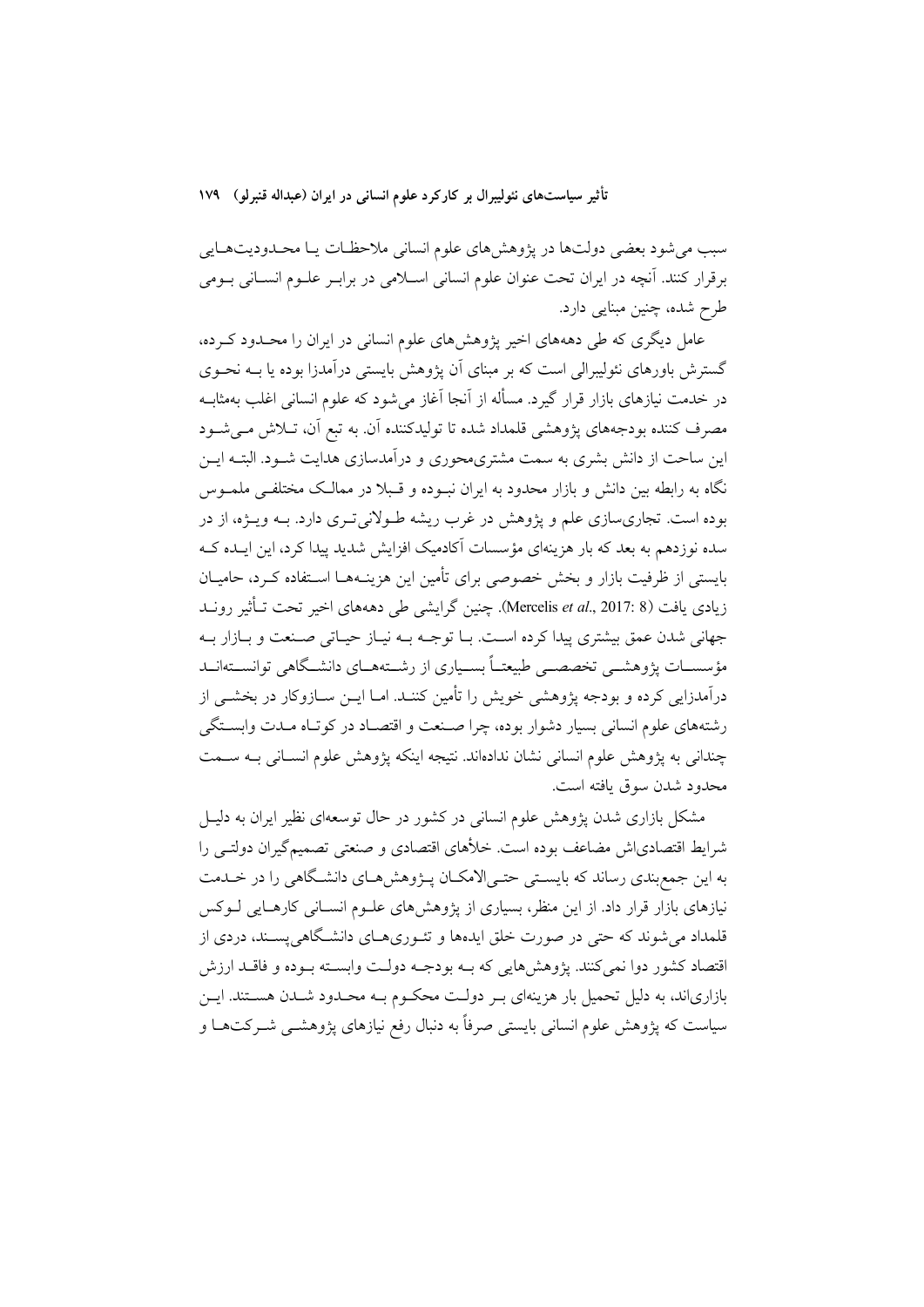سازمانهای مشتری باشد، از ابتدا با مخالفت و جبههگیـری بسـیاری از اسـتادان و مسـؤولان دانشگاهی روبهرو بوده است. مقاومت آنها عاملی بود که سبب شــدن فراینــد بــازاری کــردن پژوهشهای علوم انسانی تا حدی کند گردد.

سیاستگذاران حوزه پژوهش در ایران بارها از وضع موجود در علـوم انســانی بــه ویــژه ضعف اَن در درآمدزایی انتقاد داشتهاند. آنها عموماً می پذیرنـد کـه بودجـههـای حمـایتی از يـــزوهش هــاي علــومانســاني معمــولاً بــر اســاس ايـــن تصــور بــه واحــدهاي يزوهشـــي تخصیص می پابند که امکان شکست در بازار در این حوزه بیشتر است و صـاحبان منـابع در بخش خصوصی زمانی حاضر به خرید خدمات پژوهشی می شـوند کـه بتواننـد از آنهـا در کسب و کار خویش استفاده کنند، حال اَنکه پژوهشهای علـوم انسـانی اَن هـم در کشـور در حال توسعهای مثل ایران از جذاییت نسـیتاً کمتـری برخوردارنـد. بـا ایـن حـال، محققـان علوم انسانی در برابر این انتقاد قرار داشتهاند که به بودجـه دولتــی عــادت کــرده و انگیــزهای برای کارهای درآمدساز ندارند. در همین زمینه، محمد مهدینژاد نوری از معاونــان پژوهشــی اسبق وزارت علوم، تحقیقات و فناوری میگوید: «بعضی از دستانــدرکاران پــژوهشهــای علوم انسانی با برخورد شـعاری و بـزرگ نشــان دادن کارهــایی کــه ارزش و اثــر بــالایی در جامعهٔ هدف نداشته است، باعث تضعیف بـیش از پـیش ایـن بخـش مـیشـوند. بایــد کـار تدریجی، فزاینده، و روبهرشد باشد و هـر سـال شـاهد یـک پیشـرفتی باشـیم» (مهـدی.زاد نوري، ۱۳۹۶). سیاسـتگذاران مـیbیذیرنـد کـه حمایـت مـالی دولـت از پـژوهش در حـوزهٔ علوم انسانی کم است. اما راه حل آنها برای جبران کمبود معمولاً هدایت محققان بــه ســمت فعالیتهای پژوهشی درآمدزا بوده است.

دولت ایران ضمن تشویق وزارت علوم، تحقیقات و فنـاوری بـه اتخـاذ اسـتراتژیهـای مؤثر در جهت کاربردیسازی و تجاریسازی پـژوهشهای آکادمیک بـه ویـژه در حـوزه علوم انسانی اقدامات تکمیلی دیگری نیز در این راستا انجام داده است. از جملــه، در اواســط دهه ۱۳۸۰، نهاد جدیدی تحت عنوان «معاونت علمی و فناوری ریاست جمهوری» آغــاز بــه کار کرد که یکی از هدف اساسیاش تسهیل ارتباط دانش با صـنعت و جامعـه بــوده اســت. مبنای تشکیل معاونت مذکور این بوده که نوآوریهای علمی و غنـی بایســتی بــه نحــوی در خدمت تقویت قدرت و ثروت ملی و به تبع آن بهبود کیفیت زندگی مردم قرار گیرد. کمک به توسعه شرکتهای دانش بنیان یکی از سیاستهای رایج معاونت در ایــن زمینــه اســت. از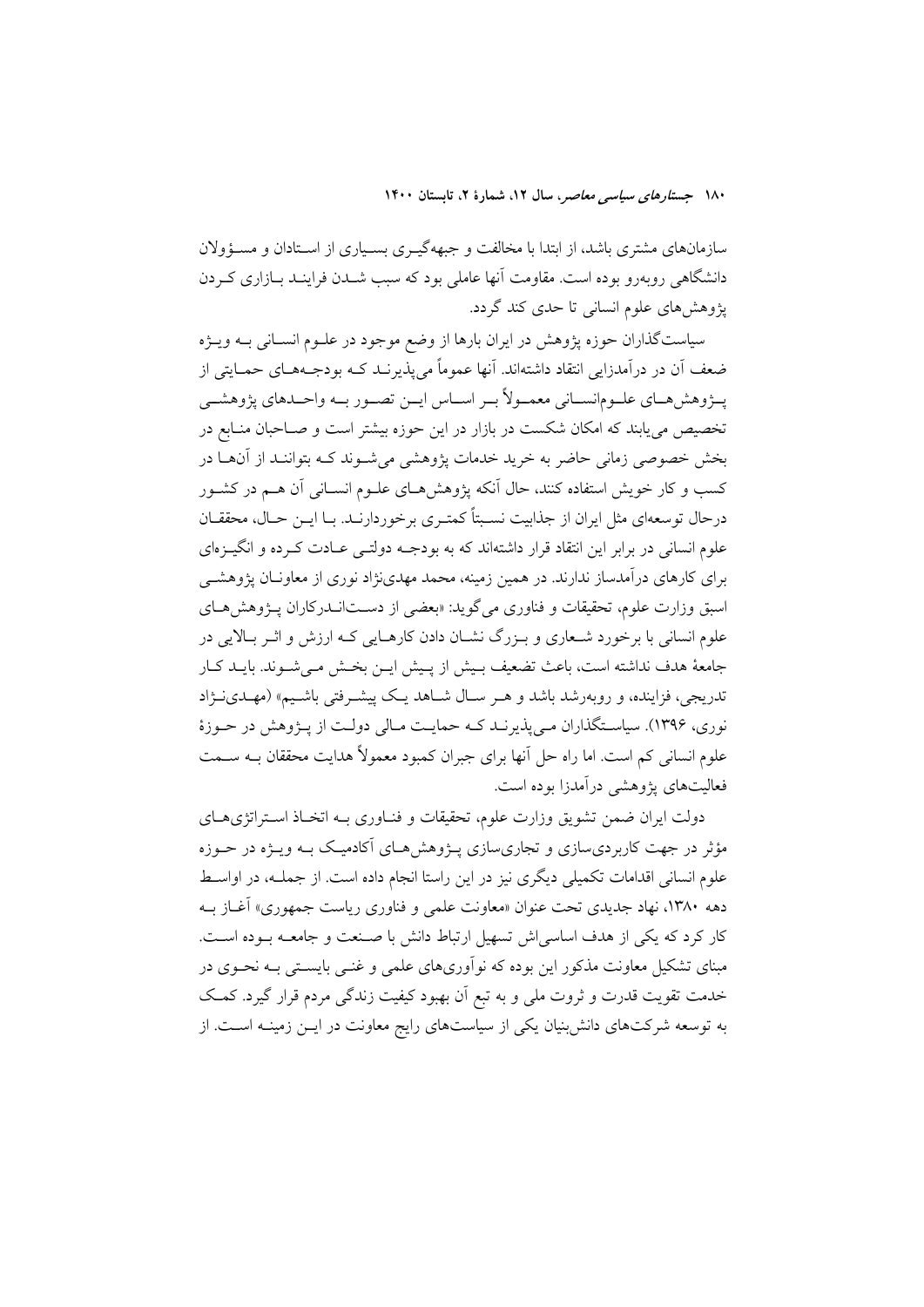مسائل مهمی که همواره سیاستگذاران این نهاد را درگیر کرده، ساماندهـی بــه پــژوهش۵حـای علوم انسانی است. تــلاش اَنهــا ایــن بــوده بــا برخــی ســازوکارهای تشــویقی دســتاوردهای یژوهشی این حوزه را در جهت حل مشکلات و تأمین نیازهای کشور قرار دهند، به نحــوی که پژوهشهای علوم انسانی بتوانند حتی|لامکان منابع مالی مـورد نیـاز خـویش را از طریـق بازار تأمين نمايند.

وزارت علوم با همکاری معاونت علمی و فناوری ریاست جمهوری برنامههای مختلفے را تاکنون به اجرا گذاشته که یکی از آنها راهاندازی و توسعه پـارکـهـای پژوهشــی و مراکـز رشد واحدهای فناور در دانشگاهها و مؤسسات آموزشی و یژوهشــی زیرمجموعــه خــود بــا هدف كارآفريني و رونق اقتصادي بـوده اسـت. ايـن مجموعـههـا بـا قـرار دادن امكانــات و خدمات مختلف در اختبار متقاضیان هزینههای اولیه سرمایهگذاری را کاهش داده و به ایجباد و توسعه شرکتهای نوپا کمک میکنند. مراکز رشـد پـس از شناسـایی افـراد و گـروههـای مستعدی که دارای ایدههای نوآورانه هستند، میکوشند با ارائه آموزش ها و خــدمات لازم در زمینههایی چون آشنایی با بازار و سازوکارهای تبدیل ایده به عمل درآمدساز امکـان رشــد و شکوفایی آنها را فراهم کنند. یکی از برنامههــای اسـتراتژیک و البتــه بحــثانگیــز وزارتخانــه تلاش برای سوق دادن رشتههای علوم انسانی و اجتماعی به سمت فعالیـتهـای فناورانــه و تولیدی بوده است. در این راستا، مراکز نوآوری و رشد علوم انسانی راهاندازی شـدهانــد کــه هدفشان کارآفرینی و تجاریسازی دانش با تکیه بر دسـتاوردهای پژوهشــی دانشـگاهیان در رشتههای مختلف علوم انسانی است.

سیاستهای وزارت علوم برای تشویق دانشگاهیان به پژوهش هـای درآمدســاز فراتــر از موارد فوق بوده، به گونهای که بعضاً برای محققان فعال در علوم انسانی خصوصاً آنهایی کـه روی موضوعات بنیادی تمرکز دارند، اسباب نگرانی و احساس تبعیض شده است. یکسی از .<br>تدابیری که با هدف تحریک محققان به کارهـای یژوهشــی درآمدســاز و بــه عبــارت دیگــر محدود کردن یژوهش های فاقد ارزش بازاری اتخاذ شده، در ترکیب شاخص های رتبهبنــدی دانشگاهها و مؤسسـات پژوهشـي مشـاهده مـيشـود. سيسـتمهـاي رتبـهبنـدي بـه نحـوي تنظیم شدهاند که شاخص درآمدسازی و نوآوریهایی که امکان تجاری شــدن دارنــد، نقــش مهمی در آنها بازی می کند. مؤسسات موظفاند عملکرد خود را بر اساس شاخص هایی ک از مرجع دولتی ذی بط معرفی شـده گـزارش کننـد. بسـیاری از ایـن شـاخص هـا مشـوق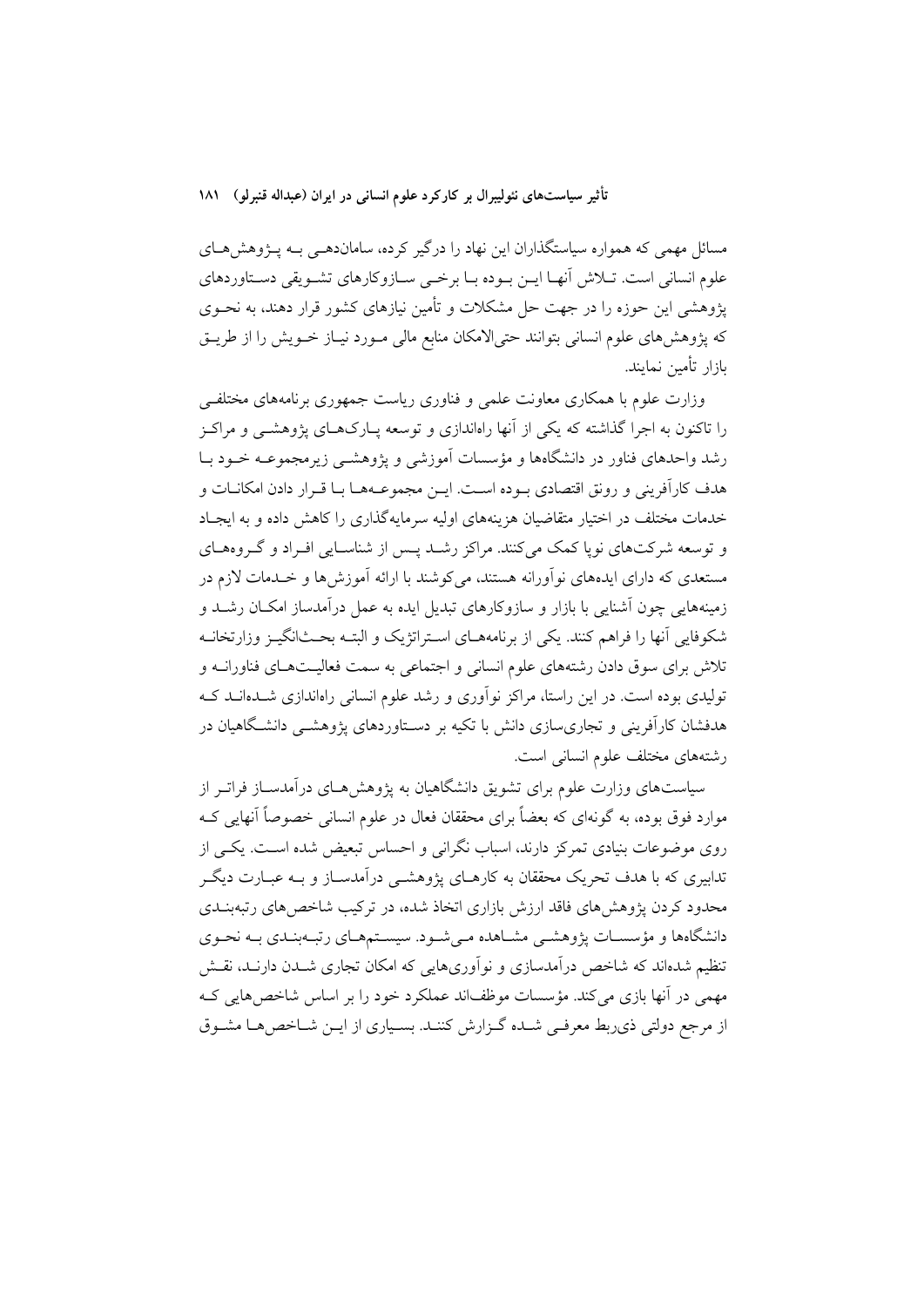مؤسسات بــه افــزايش درآمــد اختصاصــي و كــاهش وابســتگي بــه بودجــه دولتــي هســتند. بهعنوان نمونه، در گزارشی که چندین سال توسط معاونت پژوهش و فنـاوری وزارت علــوم تدوین و ارائـه شـده، شـاخص هـای زیـر بـه عنـوان معیـار ارزیـابی واحـدهای پژوهشـی قرار گرفتهاند:

۱. نسبت یژوهشگران به کل نیروی انسانی، ۲. سرانه بودجه یژوهشی سالیانه یژوهشگران (میلیون ریال)، ۳. نسبت درآمد پژوهشی مؤسسه به کل درآمد مؤسسه، ۴. نسبت طرحهـاي پژوهشـي بـرونسـازماني بــه كـل پــژوهش2ــران (براســاس مبلــغ کل اعتبار)،

۵. نسبت مبلغ قراردادهای منعقد شده جدید به یژوهشگران،

۶. نسبت پروژههایی که از نتـایج آنهــا عمــلاً بهــرهبـرداریشــده، بــه کــل پــروژههــای خاتمه بافته،

۷. درآمد حاصل از تجاریٍسازی یا فـروش دسـتاوردهای پــژوهش و فنــاوری بــه ازای هر یژوهش گر (میلیون ریال)،

۸ نسبت تعداد پژوهشگران فعال مرتبط با پارکها و مراکز رشد و شرکتهـای انشـعابی به کل پژوهشگران،

۹. نسبت تفاهمنامههای عملیاتی شده (منجر به طرح پژوهشی، تبادل نیـروی متخصـص، برگزاری نشست علمی/کارگاه آموزشی) به کل تفاهمنامههای منعقده،

۱۰. تعداد اختراعات ثبت شده در مراجع معتبر داخلی و خارجی به ازای هر پژوهشگر، ۱۱. تعداد نوآوری (محصول/فرآیند جدید یا بهبود یافته) به ازای هر پژوهشگر،

۱۲. تعداد جوايز دريافت شده از جشنوارهها و سـاير مراجـع معتبـر ملـي و بـينالمللـي بهازای هر یژوهشگر،

۱۳. نسـبت تعـداد اكتشــافات، نظريــههــاي علمــي، و آثــار بــديع ادبــي و هنــري بــه تعداد يژوهش گران،

۱۴. نسبت تعداد دستاوردهای حاصل از کار گروهی به کل دستاوردها،

۱۵. تعداد مقالات چاپ شده در مجلات معتبر علمی –یژوهشی به ازای هر یژوهشگر،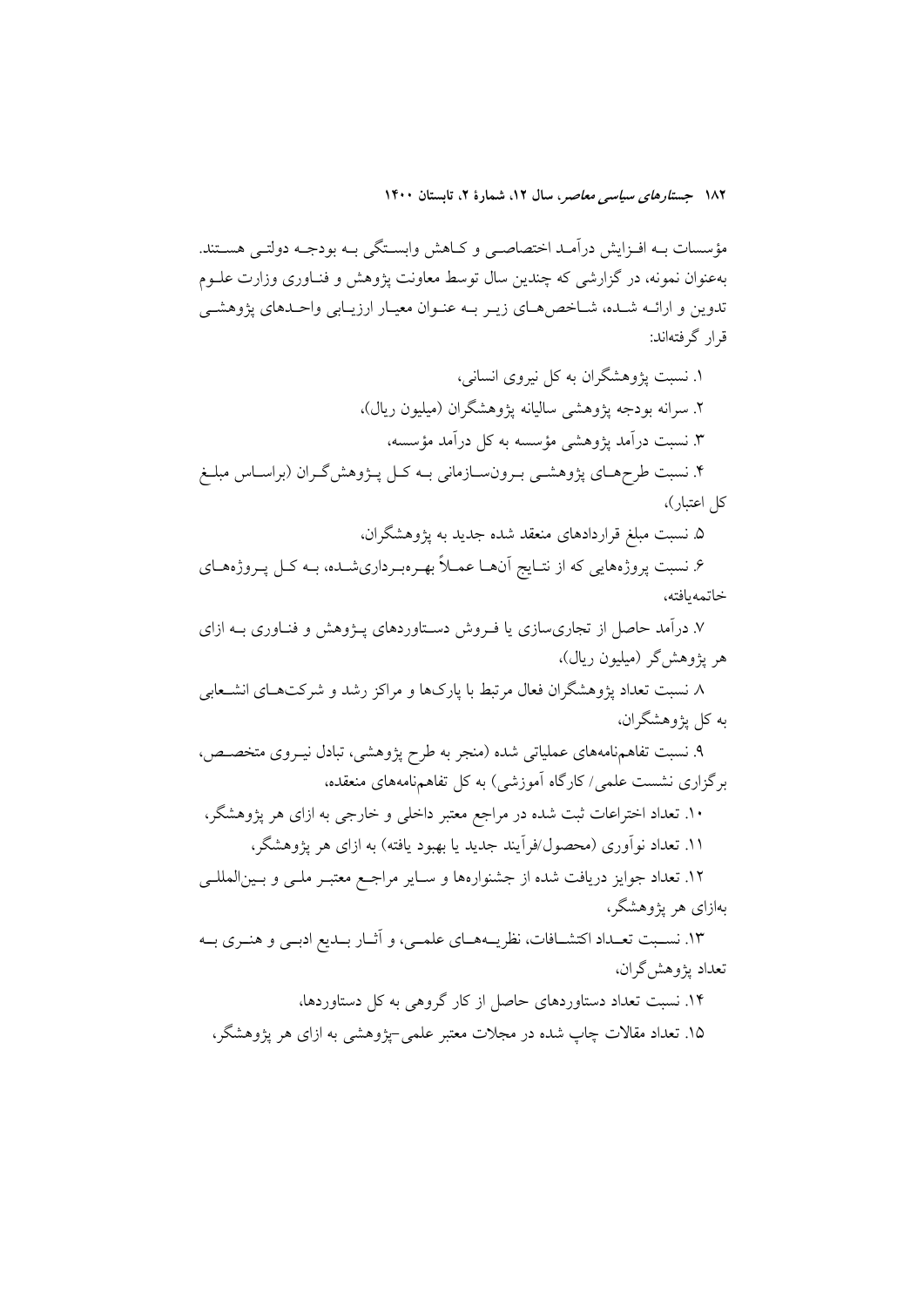۱۶. تعداد مقالات علمی-ترویجی به ازای هر پژوهشگر، ۱۷. تعداد مقالات ارائه شده در کنفرانس های ملی و بینالمللی به ازای هر یژوهشگر، ۱۸. تعداد کتاب چاپ شده غیرترجمهای به ازای هر پژوهشگر، ۱۹. تعداد کتاب چاپ شده ترجمهای به ازای هر یژوهشگر، و ۲۰. سایر مستندات علمـی شـامل دانـش فنـی، سـند راهبـردی، اسـتاندارد، و قــوانین و مقررات به ازای هر یژوهشگر (وزارت علوم، تحقیقات و فناوری، ۱۳۹۲: ۱۰-۵).

دانشگاهها و مؤسسات پژوهشی به تبـع نمـرهای کـه از مجمـوع امتیـازات شــاخصهـا کسب میکنند، در رتب های C B A، و یا D قرار میگیرنـد. در بـرآوردی کـه از سـوی وزارت علوم برای سال ۱۳۹۰ بــه عمــل آمــده، از میــان نزدیــک بــه ۲۰۰ واحــد پژوهشــی، هیچیک موفق به کسب سطح A که مسـتلزم کسـب بـیش از ۷۵ درصـد امتیـاز لازم اسـت، نشدهاند. ٣٠ مؤسسه موفق به كسب سطح B باكسب ٥٠ تا ٧۵ درصـد امتيـاز لازم شــدهانــد كه از ميان آنها تنها ۴ واحد شامل «مؤسسه مطالعات بينالمللي انرژي»، «مؤسسه مطالعـات و یژوهش های بازرگانی»، «یژوهشکده یولی و بانکی»، و «یژوهشـکده مطالعـات راهبـردی» در حوزه علـوم انسـاني فعاليـت داشـتند. موضـوع كـار سـه واحـد اول اقتصـادي و چهـارمي امنیتی است که همگی مشتریهای معینـی دارنـد. یـک نکتـه جالـب در محاسـبه امتیـازات این است که هر یک از شاخصها ضریب اهمیتی دارند که وزن و جایگاهشان را در سیستم رتبهبندی نشان می دهد. در حالی که شاخص های «درآمد حاصل از تجاری سـازی یـا فـروش دستاوردهای پژوهش و فناوری به ازای هر پژوهشگر»، «نسبت پروژههـایی کـه نتـایج آنهـا عملاً مورد بهرهبرداری قرار گرفتــه بــه کــل پــروژههــای خاتمــه یافتــه»، و «تعــداد نــواَوری (محصول/فرآيند جديد يا بهبود يافته) به ازاي هر پژوهشگر» با ضريب ۵ از بالاترين جايگـاه برخوردارنـد، «تعـداد مقـالات ارائــه شــده در كنفـرانس هــاي ملــي و بــينالمللــي بــه ازاي هر یژوهش گر» با ضریب ۱ و «تعداد کتب چاپ شده ترجمهای به ازای هر پـژوهش گـر» بــا ضريب ۰.۵ در پايينترين سطوح اهميت قرار دارند (ايسنا، ۱۳۹۲).

چنانکه در نمونه فـوق ملاحظـه مـي گـردد، سيسـتم ارزيـابي وزارت علـوم بـه نحـوي طراحی شده که در آن روح نئولیبرالیستی حاکم است. نکتـه جالـب اینکـه بـه تفـاوتهـای ماهوی و کارکردی بسین رشتههبای مختلف بـه خصـوص تفـاوت پـژوهش هـای حـوزه علوم انسانی با غیره توجه چندانی نشده است. از آنجا که بسیاری از رشتههای علـوم انســانی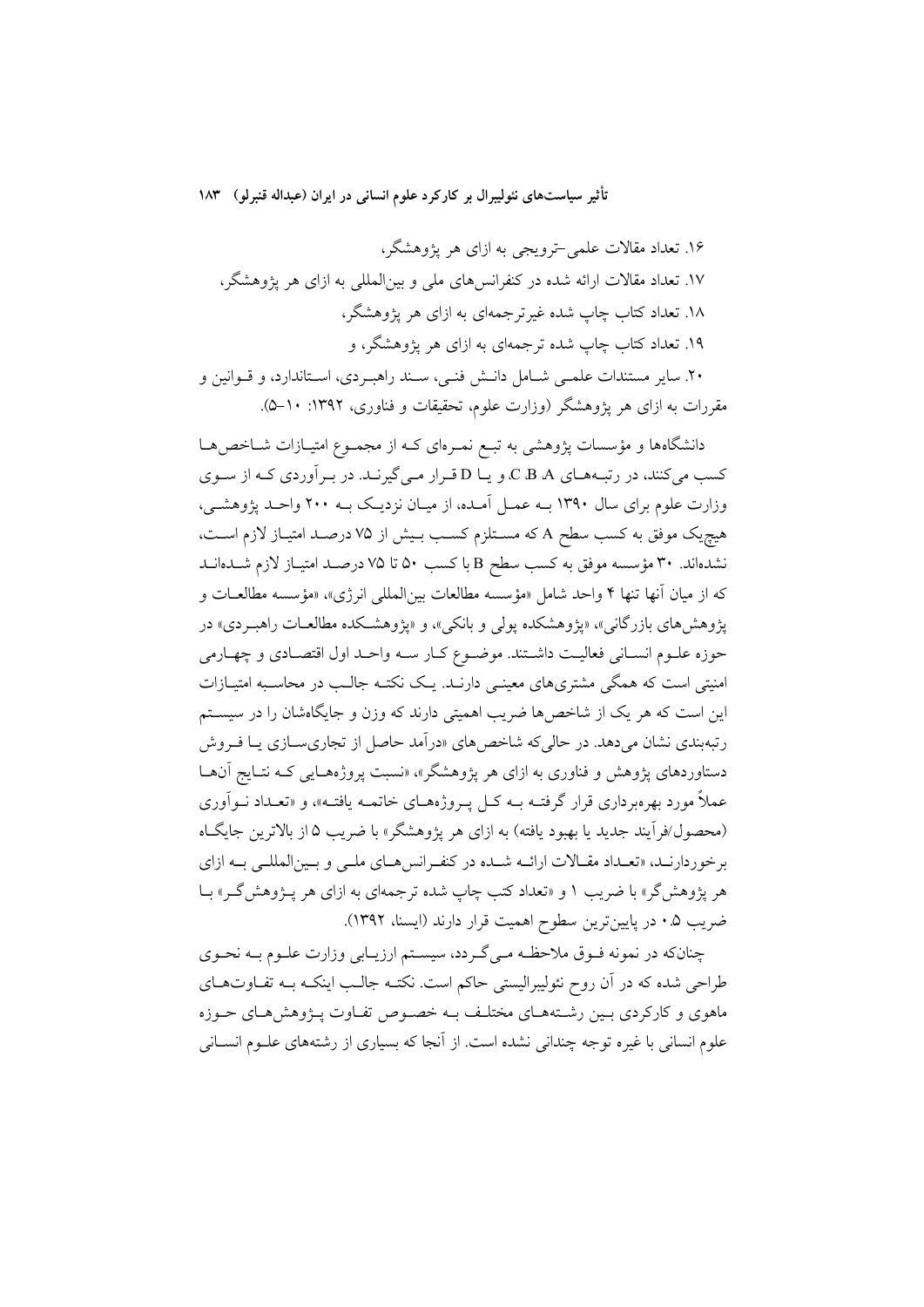و به تبع آن واحدهای پژوهشی علوم انسانی در مقایسه بـا رشـتههـا و واحـدهای پژوهشــی غیرعلوم انسانی فاقد یتانسیل مناسب برای درآمدزایی و یول سازی هستند، در فرایند ارزیــابی و رتبهبندی وزارتخانه معمولاً عقب افتاده و جایگاه نازل تری پیدا می کنند.

سیاستهای دولت در حوزه ترفیع و ارتقـاء مرتبـه محققـان دانشـگاهی هــم بــه شـكل دیگـری بــه ایــن ســمت ســوق یافتــه اســت. یــک مصــداق قابــل مطالعــه در ایــن زمینــه «اَپیننامه ارتقاء مرتبه اعضای هیأت علمـی اَموزشـی و یژوهشـی و فنــاوری» اسـت کــه در اسفند ۱۳۹۴ به تصویب شورای عالی انقــلاب فرهنگــی رســید و از مهــر ۱۳۹۵ بــرای کلیــه دانشگاهها و مؤسسات وابسته بـه وزارت علـوم و سـایر دسـتگاههـای اجرایـی و نهادهـای عمومی کشور لازمالاجرا شد. در کلیات آییننامه روی چند هـدف اساســی تأکیــد شــده کــه یکی از آنها «اصلاح و تغییر بنیادین نظام ارزیابی اعضای هیأت علمی» است. ایــن اصــلاح و تغییر بایستی مبتنی بر چند اصل باشد که یکی از آنها عبارتست از «توجـه ویــژه بــه هــدایت فعالیت های پژوهشی و فناورانــه اعضــای هیــأت علمــی بــا هــدف شــکل گیــری و تحقــق .<br>نسل سـوم دانشـگاههـا و توسـعه علـم مبتنـي بـر توليـد ثـروت و كـارآفريني» (طـاهري و شمس بخش، ۱۳۹۵: ۱۲).

در این آییننامه، فعالیتهای یژوهشی اعضای هیأت علمی به نحوی تعریف شدهاند کـه تجاریسازی و درآمدزایی پژوهشها نقش مهمی در ارتقاء مرتبه پژوهشگران بازی می کننـد. یک نمود از این وضع را می توان در جدول امتیازهای قابل محاسـبه فعالیـتهـای یژوهشــی بــراي «اعضــاي هيــأت علمــي پژوهشــي» مؤسســات (دانشــگاههــا و مؤسســات آموزشــي و پژوهشی) مشاهده کرد. در بنـد ۱۰ ایـن جـدول کـه بـه موضـوع «گـزارش هـای علمـی طرحهای پژوهشی و فناوری» اختصـاص دارد، حـداکثر امتیـاز هـر گـزارش علمـی داخـل مؤسسه که با تأیید معاون یژوهش و فنــاوری آن مؤسســه خاتمــه یافتــه باشــد، ۲ و حــداکثر امتیاز کل گزارش های علمی داخل مؤسسـه ۶ اسـت. ایــن در حالیســت کــه حــداکثر امتیــاز هر گزارش علمی با طرف قرارداد خبارج از مؤسسه (اعـم از سـازمانهـای داخـل کشـور یا خارجی) که به تأیید نهاد سفارش دهنده رسیده باشد، ۱۵ است و سقف معینی بــرای کــل گزارشهای علمی ایــنچنینـی در نظـر گرفتـه نشــده اسـت. در تبصـره ۲ بنـد ۱۰ تصـریح شده است که داشتن حداقل یک طرح پژوهشـی خاتمـهیافتـه بـا طـرف قـرارداد خـارج از مؤسسه برای ارتقاء بــه مرتبــه دانشـياري، و حــداقل ســه طــرح پژوهشــي خاتمــه يافتــه بــا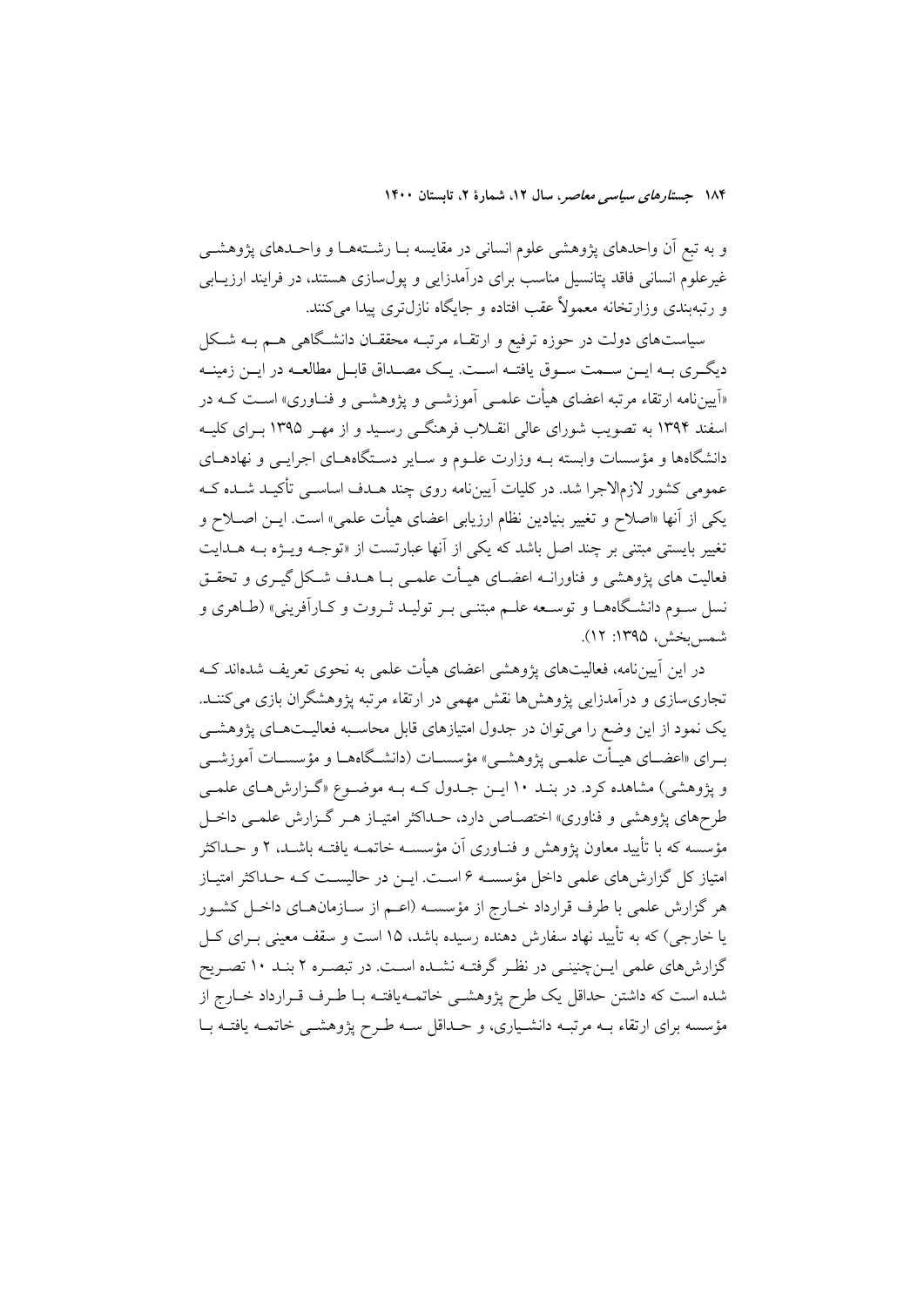طرف قرارداد خارج از مؤسسـه بـراي ارتقـاء بـه مرتبـه اسـتادي الزامـي اسـت (طـاهري و شمس بخش، ۱۳۹۵: ۲۶-۲۴). با اینکه میزان متقاضیان طرحهای پژوهشی در بــازار بســته بــه رشته و موضوع متفاوت اسـت، تفـاوت ميـان أنهـا ديـده نشـده اسـت. پژوهشـگران كليـه رشتههای علوم انسانی به یک نسبت مکلف شدهاند این الزام را برای دستیابی به ارتقاء مرتبـه , عايت كنند.

اگرچه رشد و توسعه اقتصادی کشور آرمانی است که برای ارگــانهــای مختلـف دولــت ازجمله وزارت علوم اهميت بنيادي دارد، اما نمي تـوان فعاليـتهـاي يؤوهشـي يـا آموزشـي دانشگاهها و مؤسسات یژوهشی را صرفاً بر اسـاس رابطـه کوتـاهمـدت ایــن فعالیــتهــا بــا تغییرات در شاخص های رشد و توسعه کشور ارزیابی کرد. توجه به این نکتـه خصوصـاً در حبوزه پیژوهش هیای علیوم انسپانی اهمیت سالایی دارد. بخش زیبادی از پیژوهش هیای علوم انسانی با مأموریتهای غیرانتفاعی اما در چارچوب نیازهــای علمــی جامعــه و دولــت تعريف شدهاند. محـدود شــدن أنهـا در اســتانداردهاي درأمدســازانه طبيعتــأ وجـوه انتقــادي یژوهش را محدود مے کند.

### ع. اثر محتوابي

ایده تجاری سازی و درآمدزایی در علــوم انســانی طبیعتــاً آثــار و نتــایج اجتمــاعی و سیاســی گستردمای دارد که در امکان برداختن به آنها در این گفتار وجود ندارد. نکته مهمــی کــه نیــاز به توجه دارد، تأثیرپذیری محتـوایی متـون علـوم انسـانی از فضـای مـذکور اسـت. یکـی از فاکتورهای مهم در اسـتراتژی تولیـد شـرکتهـا، نیـاز و ذائقـه خریـداران اسـت. در تولیـد هر كالايي بسته اينكه مشتري يا مصرف كننده أن چه فرد يا گروهي باشد، روى ويژگى هـاي کمی و کیفی کالا برنامهریزی صورت می گیرد. در عرضه نیروی کار هـم نیـاز و ترجیحـات مشتری اهمیت اساسی دارد. ماهیت تقسیم کار و تخصص گرایی در اقتصاد به گونهای است کـه در آن، مصـرف کننـده در تعيـين ويژگـيهـاي کالاهـا و خـدمات توليـد شـده نقـش اساســي دارد. حــال، در صــورتي کــه اَمــوزش و پــژوهش در علــوم انســاني بــه ســمت مشتری،محوری سوق یابد، انتظار میررود ویژگیهای محصول تولیـد شـده بسـته بــه نیـاز و سلىقە مصرف كننده أن محدود گردد.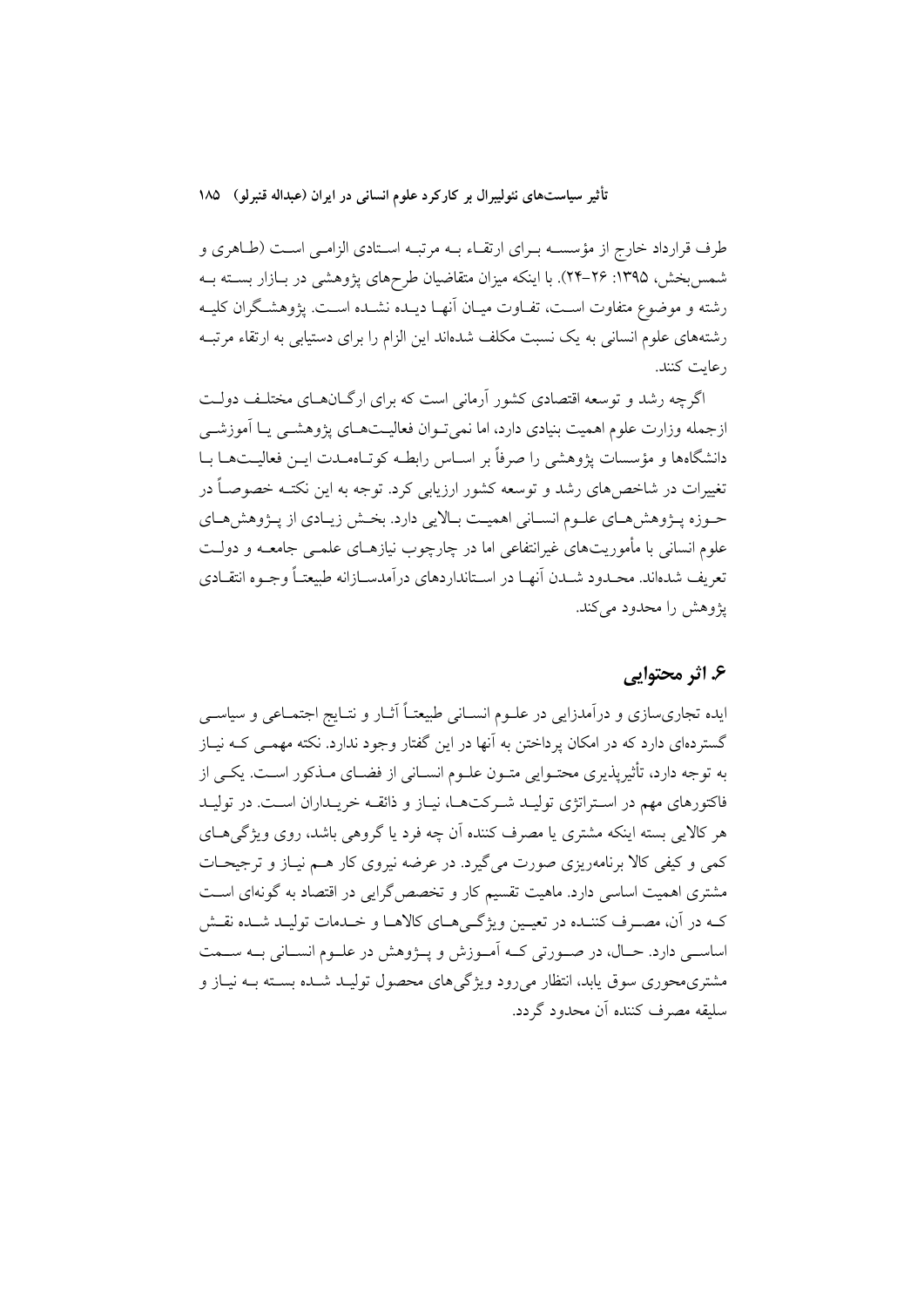مسائل ناشی از مشتریگرایی به ویژه در پژوهشهای علوم انسانی ملموس تـر اسـت. در یک دستهبندی کلی، متقاضیان یا مصرف کنندگان یژوهشهای علـوم انسـانی بـه سـه گـروه تقسیم میشوند: الف سازمانها و شرکتهای مختلف اعم از دولتـی و غیردولتـی کـه بـرای رفع نیازهای سازمانی متقاضی پژوهش می شوند، ب. جامعـه دانشـگاهی و علاقــهمنـدان بــه متون تخصصی که برای آموزش، پژوهش، و یا ارضاء کنجکاوی علمی خــویش بــه مطالعــه محصولات پژوهشی اقدام میکنند، و ج. عموم مردم کـه بـا انگیــزههـای مختلـف از جملـه علاقه شخصی به مطالعه پژوهش،های علوم انسانی اقدام میکنند. شکی نیست کـه بخشــی از پژوهش ها و ایدهپردازیهـای جـاری در حـوزه علـوم انسـانی جـزء نیازهـای گریزناپــذیر هر کشوری است و این پژوهشها میتوانند در پیشبرد بهتر امور از جمله رشـد و پیشـرفت اقتصادی راهگشا باشند. مشکل زمانی ظهور می کند که میل حـداکثری بـرای هـدایت کلیـت علوم انسانی به درآمدزایی و یول سازی شکل می گیـرد. در اینجاسـت کـه مصـرف کننــدگان یژوهش های علوم انسانی به گروه اول محدود شده و ممکن است در رفع نیازهای دو گـروه دیگر محدودیت ایجاد گردد.

چنانکه بخواهیم آثار منفی تجـاریســازی و مشــتریگرایــی بــر محتــوای پــژوهش۵حـای علوم انسانی را مختصراً بیان کنیم، به نظر مـیرسـد دو مفهــوم در ایــن زمینــه گویــا هســتند: سطحي گرايي و قدرت گرايي. سطحي شدن پژوهش هـاي علـوم انسـاني ضـرورتاً بـه معنـي بی|رزشی یا بیفایدگی آنها نیست. این پژوهشها عموماً بر اساس نیازهایی تعریف شــدهانــد که ممکن است از نگاه متقاضیان آنها بسیار مهم قلمداد شوند. مسأله اساســی ایــن اســت کــه با هدایت بخش مهمی از استعدادهای فکری بـه تفکـر و پـژوهش در امـور سـطحی امکـان محدودتری برای پرداختن به مسائل بنیادی و عمیق علـوم انسـانی بـاقی مـیمانـد. انسـان و جامعه موضوعات اساسی علوم انسانی هستند. پیچیدگی و چندلایگی ایـن دو مفهـوم بـرای متفكران علوم انسانى واقعيتــى مســلم بــه حســاب مــىآيــد. تنــوع و بعضــاً تعــارض آراء و اندیشههای متفکران گواه روشنی در این زمینه است. جهانهای اجتمـاعی ابعـاد و لایـههـای مختلفی دارند. تنوع اشکال تئـوريپـردازي اجتمـاعی از پيچيـدگی جهـانهـاي اجتمـاعی حكايت دارد (رك: Scott, 2011). اگر فهم و تغيير را دغدغه اصلي علوم انساني بــدانيم، ايــن هدف فقط با مطالعه و يژوهش عميق حاصل مي شود؛ مطالعه و يژوهشي كـه روى باورهــا و ارزش۵های بنیادین انسانها و جوامع تمرکز دارد. در نتیجه این گونه پژوهش۵ماست که امکـان گذر از یک جهان اجتماعی به جهانهای متفاوت فراهم می شود.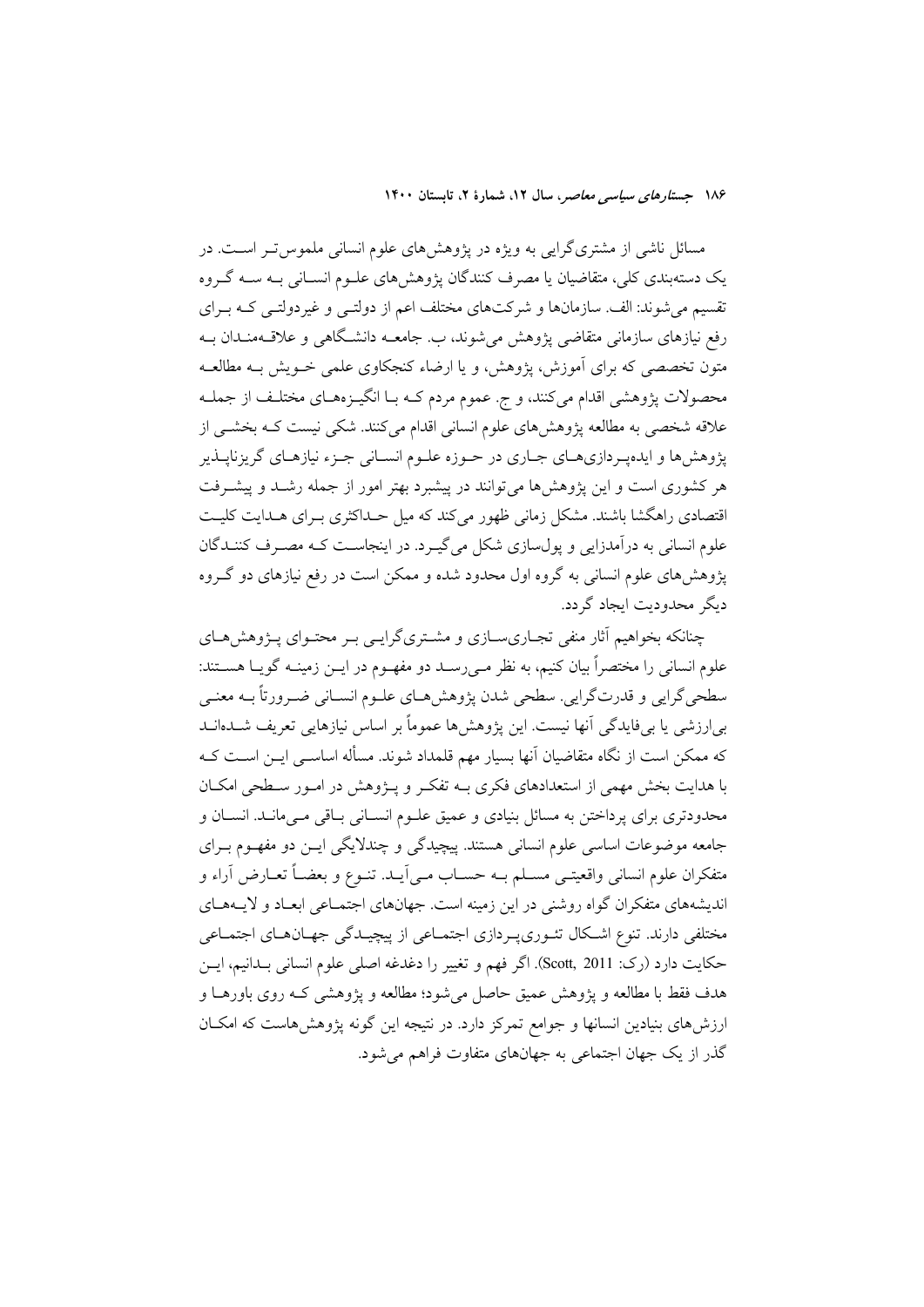ویژگی پژوهشهای سطحی این است که بهجای لایههای عمیق و نسبتاً پنهـان انســان و جامعه، به لایههای بیرونی یا سطحی آنها می پردازند. تغییراتی که در ایــن گونــه پــژوهشهــا مدنظر است، محدود به مسائل درونی جهانهای اجتماعی است. اینکه چگونـه مـی تـوان بـه رشد اقتصادی مطلوب رسید، چگونه میٍتوان رشد جمعیت را در سطح مطلوبی کنترل کـرد، چگونه نزاع میان دو گروه سیاسی رقیب را متوقف کرد، چگونه برای یـک سیســتم سیاســی ثبات برقرار كرد، چگونــه از نــزاع بــين دو ملــت جلــوگيري بــه عمــل أورد، و ســؤال&ــايي ازایندست، غالباً به لایههای بیرونی جهانهای اجتماعی مربوط میشـوند. وضـع موجـود را بهمثابه وضع مطلوب تلقى كرده و براى حفاظت از آن تلاش مــىكننــد. در نتيجــه، پـــژوهش علوم انسانی با نوعی سطحیگرایی و رکـود مواجـه مـیگـردد. در ایــن گونــه پــژوهش هــا، علوم انسانی محکوم به حرکت در همان مسیری است که برای علوم طبیعی و فنــی تعریــف شده است.

مهمترین مشخصهای که پژوهش های کـاربردی را در مقایســه بــا پــژوهش هــای بنیــادی جذابتر می كنـد، امكـان كاربسـت و درآمـدزايي در مـدت زمـان كوتـاه اسـت. ايـن نـوع يژوهش ها درباره توسعه قلمرو شناختي انسان و امكــان تغييــرات اجتمــاعي عميــق دغدغــه چندانی نداشته و اساساً بر رفع نیازهای کوتاه مدت– بــه نحــوی کــه مطلــوب ســازمان۱هــا و شرکتهاست- تمرکز دارند. از آنجا کـه پــژوهش بــراي رسـيدگي بــه مسـألهاي خـاص در محدوده زمانی کوتاه انجام میشود، خروجی اَن پس از طی دوره زمانی مسأله اهمیت خــود را از دست میدهد. این در حالیست کـه خروجـی پـژوهش بنیـادی بـرای مـدت طـولانی قابل|ستفاده است. زمانیکه سیاستگذار دولـت منـابع پژوهشــی را بــه ســمت پــژوهش۵حـای کاربردی هدایت کرده و از نیازهای شناختی و اجتماعی بلندمدت غفلت می کند، ایــن انتظـار وجود دارد که در محتوای پژوهشهای انجام شده نوعی سطحی گرایی ایجاد شده و جایگاه یژوهش های عمیق و بنیادی تنزل یابد.

اثر محتوایی دیگری که انتظار میررود از ایده تجاریسازی و درآمدزایی در علوم انســانی ایجاد شود، قدرتگرایی یا تبعیت دانش از قدرت است. قدرت سیاسـی یکـی از بزرگتـرین متقاضیان دانش مشروعیتبخش است. قدرت به مفهوم فوکویی آن که در رابطه انســانهــای ۔<br>آزاد جریان دارد، به منظور تحمل پذیر کردن خود همواره میل به پنهانسازی چهـرماش دارد. موفقیت قدرت در تحمل پذیرسازی خود با توانایی اش در پنهانســازی ســازوکارهای اعمــال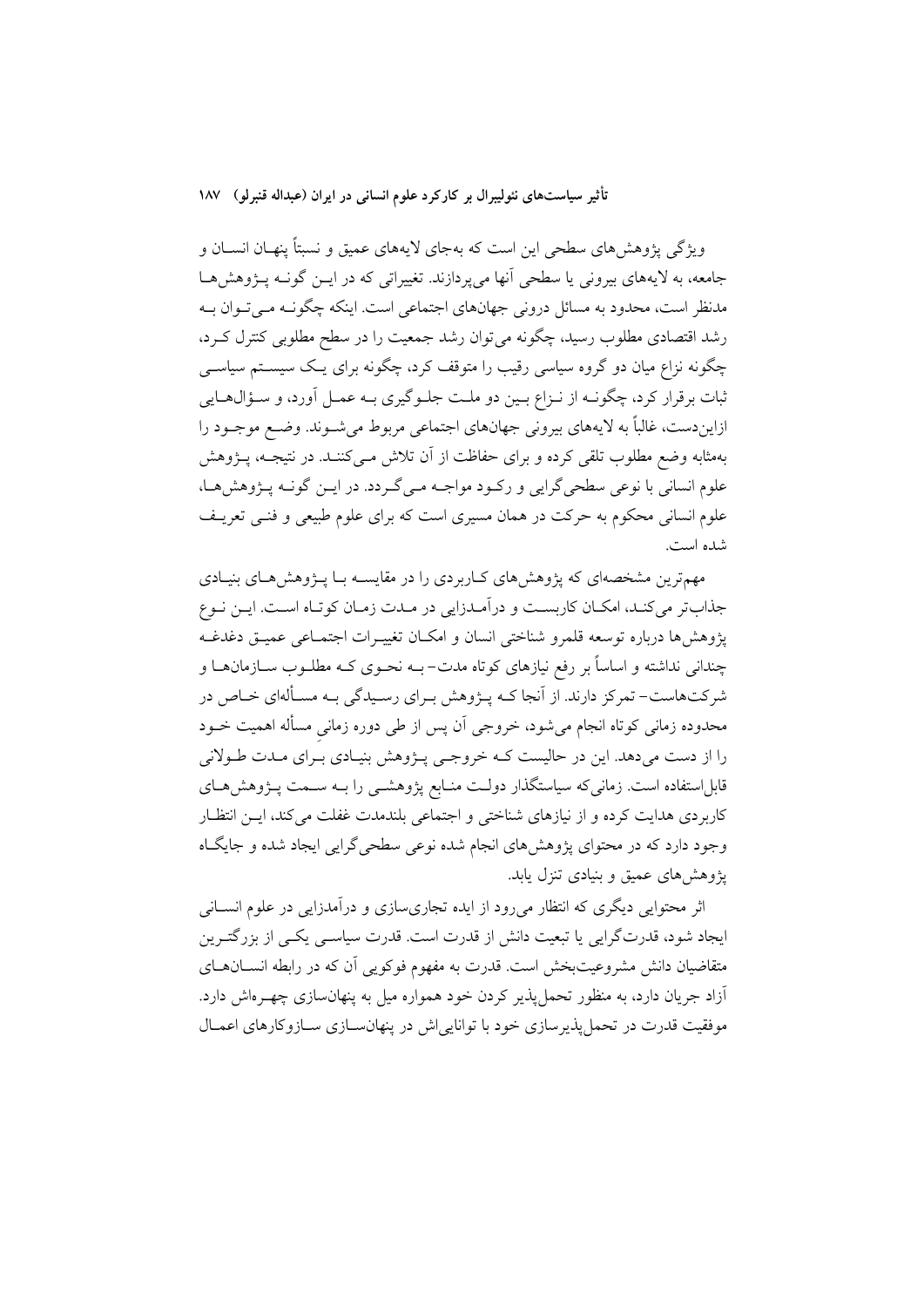قدرت رابطه مستقیم دارد. دانش و عقلانیت یکی از مهمترین ابزارهای پنهـانسـازی قــدرت است. قدرت همواره میل دارد دانش و عقلانیت مناسب خود ایجاد کـرده و در سـایه آن بـه مشروعیت مورد نیازش دست یابد. قدرت هنگامی مشروعیت مییابد که فرمان و اطاعـت را با حق و حقانيت تــوأم كنــد. بــين قــدرت و دانــش نــوعي رابطــه همبســتگـي و ديــالكتيكـي جريان دارد كه در نتيجه آن قدرت با دانشي كه ايجاد مي كند، به قــوانين و نظــم تــاريخي|ش مشروعيت و ثبات مي بخشد (فيرحي، ١٣٧٨: ٢١-٢٠).

نکتـه فـوق بـر ايـن مفروضــه اتکـا دارد کــه علـوم انســاني تحــت تـأثير ايــدئولوژي و ارزش گذاری خالقان آن قرار دارد. علوم انسانی ضمن اینکه به توصیف، تبیـین، و پـیشبینـی كنش هاي انسـاني و تحـولات اجتمـاعي مـي يـردازد، فـارغ از ارزيـابي هـا و قضـاوتهـاي تجویزی نیست. علم چه در دوره سنت که در خدمت شناخت حقیقـت قلمـداد مـی شـد و چه در دوره مدرن که در خدمت اهداف دنیوی انسان قرار گرفت، رها از ارزشها و منـافع عالمان نبوده است. حتی در نگاه پوزیتیویستی به علـم کـه «بـیطرفـی و اسـتقلال از ارزش» بهعنـوان يـك ركــن متمــايز كننــده علــم از غيــرعلم تلقــى مــىشــود، نهايتــاً نــوعى داورى ارزش گذارانه وجود دارد کـه بـرای مخاطبـانش جنبـه توصـيهای دارد. در چنـين وضـعيتي، قدرت می تواند در کنترل و هدایت جهت گیری تجویزی علم نقش کلیدی بازی کند.

علوم انسانی تاکنون در هدایت جامعه بشری به سـمت دموکراسـی، عـدالت سیاسـی، و بهبود كيفيت زنـدگي نقــش اساســي بــازي كــرده اســت. متفكــران علــوم انســاني بــا توليــد اندیشههای دموکراتیک و آموزش و ترویج آنها در میان شهروندان راه دستیابی بــه حکمرانــی خوب و دموکراتیک را تسهیل میکننـد. تـرویج تفکـر انتقـادی، تـرویج پرهیـز از روابـط و وفاداریهای غیردموکراتیک، و معرفی چـارچوبهـای جدیـد بـرای اندیشـیدن و زنـدگی ازجمله سازوکارهایی هستند که از طریق آنها علوم انسانی به توسـعه دموکراسـی در سـطوح ملی و جهانی کمک میکند. علوم انسانی میتوانـد مـروج ایـن پیـام باشـد کـه مـیشـود از آموزش و یژوهش به جای دستیابی به سود حداکثری، برای دستیابی به اشکال دموکراتیک شهروندي و زندگي اجتماعي بهره برد (رک: Nussbaum, 2010). بنابراين، در حاليکه جوامع برای نقد قـدرت نيـاز بــه علــوم انســاني دارنــد، گــرايش علــوم انســاني بــه درآمدســازي و نقدشوندگی سریع میتواند برعکس به پرستش قدرت و تقدیس وضع موجود منتهی شود.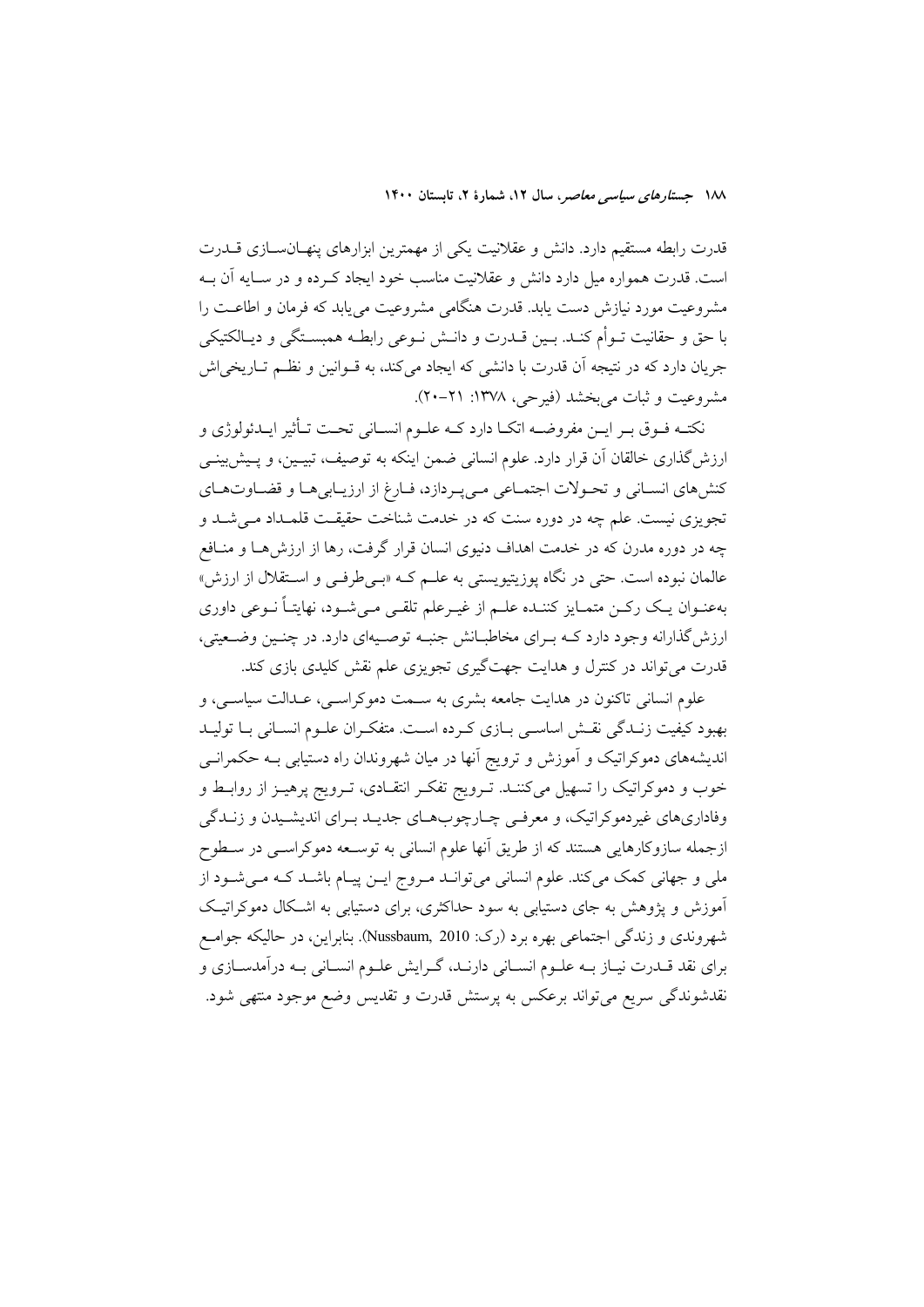در ایران، درخواست کـاربرديسـازي و تجـاريسـازي علـوم انسـاني عمـدتاً از سـوي دو گروه مورد تأکید قرار گرفته است. گروه اول دانشگاهیان و مدیران تکنوکراتی هستند کـه اساساً علم را در خدمت تحصیل ثروت دانسـته و بــر وجــه کــاربردی و تکنولوژیــک علــوم ازجمله علوم انسانی تأکید دارند. این طیف که عمدتاً سابقه تحصیل در رشتههـای تحصـیلی فنی را دارند، جهان اطراف خود را بیشتر با وجه اقتصادی ارزیابی کرده و بر آنند که هـر یـک از شاخههای مختلف علوم بایستی به نحوی در تقسیم کار جاری و فراینـد تولیـد و عرضـه کالاها و خدمات مشارکت داشته باشند. در کنار آنها، طیف دیگری هم وجـود دارنــد کــه بــا انگیزه متفاوت بر کاربردی سازی علوم انسانی تأکید دارند. این طیف که از افراد و گروههای نزدیک به قدرت سیاسی تشکیل شده است، عمدتاً از این جهت نگـران اسـت کـه توسـعه ۔<br>آزادانه یا کنترل نشده علوم انسانی موجب تھدید مشروعیت نظام سیاسی شود. یک ویژگے علوم انسانی که برای این طیف اسباب نگرانسی شــده، جهــت\$یــری انتقــادی و تحــول۳سـاز موجود در اَن است که در صورت گسترش می تواند به معضلی جـدی بـرای ثبـات سیاســی تبدیل شـود. عـدهای از افـراد متعلـق بـه ایـن طیـف دیـدگاه رادیکـال5تـری دریـاره علـوم انسانی دارند که بر اساس آن بایستی آموزش و پـژوهش در هـر موضـوعی کـه بـه نحـوی موجب شبهه در مبانی فکری نظام سیاسی شود، منع گردد. بومیسازی علوم انسانی بــه ایــن معناست کـه اَمـوزش و پــژوهش ایــن علــوم در چــارچوب مبــانی فکــری نظــام سیاســی ساماندهی شود. در صورتی که علـوم انسـانی در خـدمت نیازهـا و اهـداف نظـام سیاســی قـرار گرفـت، ارزش كـاربردي پيـدا كـرده اسـت. در غيـر ايـن صـورت، سـزاوار توجـه و توسعه نيست. اثر محتوايي اين تفكر بر آموزش و يژوهش علوم انساني قابل پيش بيني است. از آنجا که این تفکر علوم انسانی را در خدمت قدرت سیاسی قلمداد می کند، مایل است تــا آنجا که میسر است، محصولات علوم انسانی را از افکار و باورهای انتقادی یالایش کند.

## ۷. نتیجهگیری

در این مقاله تلاش شد واقعیت رشد و گسترش باورهای نئولیبرال در اقتصاد ایران و سـپس، تأثیر آن بر علوم انسانی در این کشور مورد بررسی قـرار گیـرد. اگرچــه اقتصــاد ایــران طــی دهههای پس از پایان جنگ هشت ساله را نمی توان یـک اقتصـاد نئــولیبرال شــده بــه مفهــوم کامل آن دانست، اما می توان تأکید داشت که سیاسـتگذاران اقتصــادی در ایــن دوره گــرایش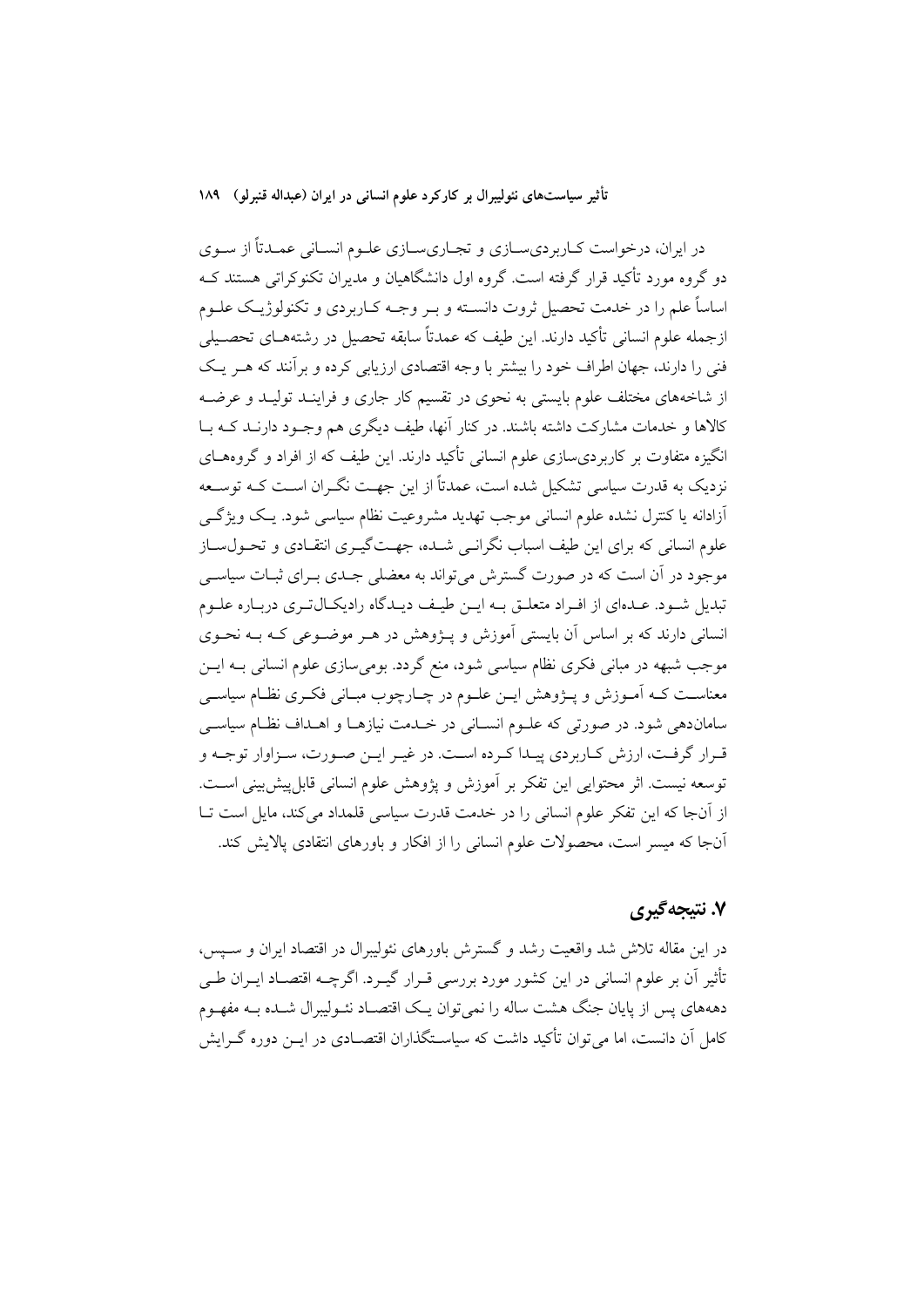ملموسی به سیاستهای نئولیبرال از جمله تعدیل ساختاری و خصوصی سازی پیـدا کـرده و خواسته يا ناخواسته اقتصاد ايران را ولو در شكل ناقص به ايــن مســير ســوق دادنــد. اگرچــه اقتصاد ایران پس از پایان کار دولت سازندگی از فضای نئـولیبرالی فاصـله گرفـت، امـا از آن زمان تاکنون سیاستگذاران کشور چندین بار برای ساماندهی به اوضاع یا نجـات از آشــفتگی اقتصادی به سیاستهای نئولیبرال گرایش یافتهاند. اجرای این سیاستها بـه رشـد اقتصـادی کشور کمک کرد. اما این رشد با مسائلی همراه بوده که از زوایای مختلـف بـر جامعـه ایـران اثر گذاشته است. تدریجاً طبقــه اجتمــاعی قدرتمنــدی شــکل گرفــت کــه نمایــانگر تشــدید نابرایری در کشور بوده است.

بخشــي از أثــار گــرايش اقتصــاد ايــران بــه نئوليبراليســم در حــوزه أمــوزش و يـــژوهش .<br>قابل بررسی است که در این نوشته مشخصاً روی آموزش و پــژوهش علــوم انســانی تمرکــز شده است. اجرای سیاستهـای نئـولیبرالی در ایـران نقـش مهمـی در خصـوص شـدن یـا يولي شدن اَموزش- چه در مرحله اَموزش و يرورش و چه اَموزش عـالي- طـي دهــههـاي اخيـر داشـته اسـت. دولـت كوشـيده مسـؤوليت خـدمات اجتمـاعي در حـوزه آمـوزش را حتىالامكان به بخش خصوصى واگذار كند. آسيب اين سياست بيشتر در حــوزه آمــوزش و پرورش محسوس بوده است. با گسترش این باور که علوم انسـانی اولویـت نظـام آموزشـی کشور نیست، گرایش دانش[موزان به علوم انسانی به ویژه رشـتههـای فاقــد فرصــت شــغلی مناسب محدودتر شد. این مسأله، متعاقباً در سطح اَموزش عالی هم پدیــدار شــد. ایــن تفکــر که منابع و امکانات آموزشـی کشـور بایسـتی در خــدمت تولیــد ثـروت و فرصـت اشــتغال قرار بگیرند، چالش بزرگی را در برابر رشد وجوه انتقادی علوم انسانی قرار داد.

بخش پــژوهش علــوم انســاني بــه نحــو ديگــري تحــت تأثيرسياســتهــاي نئــوليبرالي قرار گرفت. محققان علوم انسانی معمولاً در برابر این انتقـاد قــرار داشــتهانــد کــه بــه بودجــه دولتی عادت کرده و انگیزهای برای کارهای پژوهشی درآمدساز ندارند. دولت ضمن تشــویق وزارت علوم بـه اتخـاذ اسـتراتژيهـاي مـؤثر در جهـت كـاربرديسـازي و تجـاريسـازي پژوهشهای آکادمیک به ویژه در حوزه علوم انسانی از ظرفیت سـازمانهـای دیگــر هــم در این جهت بهره گرفت. وزارت علـوم در تنظـیم سیاســتهـای کــلان خــویش از جملــه در موضوع رتبهبندی دانشگاهها و مؤسسات پژوهشی و شرایط ترفیـع و ارتقـاء مرتبـه محققـان دانشگاهی به نحوی عمل کرده کــه کارهــای پژوهشــی درآمدســاز تشــویق و پــژوهش۵حـای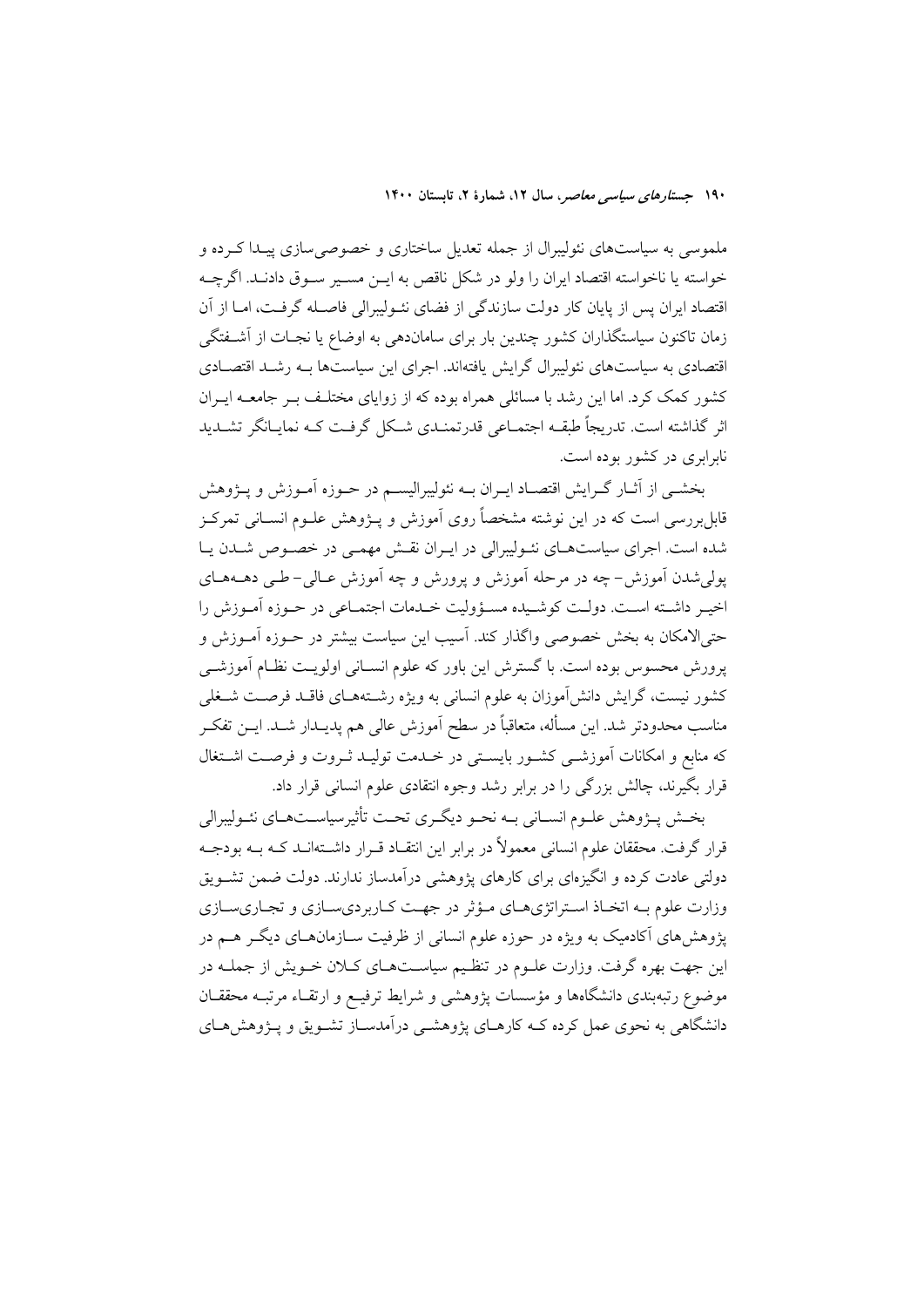فاقد ارزش بازاری با محدودیت مواجه شدهاند. مجموعاً، سیاستهای دولـت بـرای تشــویق دانشگاهیان به پژوهش های درآمدساز به سـمتی هـدایت شـده کـه بـرای محققـان فعـال در علوم انسانی خصوصاً آنهایی که روی موضوعات بنیـادی تمرکـز دارنـد، موجـب احســاس تبعيض بوده است.

در نتیجه شرایط فوقالذکر، در خروجیهای پژوهشی علوم انسانی نوعی سـطحی گرایــی و وابستگی به قدرت سیاسی وجود داشته است. علوم انسانی که می توانـد بـا توسـعهاش بـه نقد وضع موجود پرداخته، راههای بدیل زندگی اجتماعی را معرفی کـرده، بــه اَگــاهســازی و تربیت شهروندان همت گماشته، و نهایتاً، جامعــه را بــه آینــدهای بهتــر هــدایت کنــد، مشــابه .<br>بنگاهی عمل می کند که کیفیت محصولاتش را بسته به سـلیقه و تقاضـای مشـتریان خــویش تغییر می دهد. سیاستهای نئولیبرال در آغاز معمـولاً بـا یـک انگـــزه توجیــه مــ شــود و آن عبارتست از کاهش هزینهها و بار مسؤولیت دولت. اما در عمل زنجیـرمای از آثــار و تبعــات را به دنبال دارد که یکی از خروجی های آن تضعیف استقلال دانشگاهیان فعـال در حــوزه علوم انسانی است. موضوع گرایش قــدرت سیاســی بــه اســتفاده از دانــش و دانشــگاه بــرای مقاصد سیاسی واقعیتی است که در ممالک مختلف از جملـه ایـران وجـود داشـته اسـت. بهنظر می رسـد گـرایش دولـت بـه نئولیبرالیسـم در ایـران طـی سـه دهــه اخیــر وابسـتگی علوم انسانی به قدرت سیاسی را تسهیل کرده است. تردیدی نیسـت کـه کـاربردیسـازی و تجاری سازی دانش می تواند به رشد و توسعه کشـور و افـزایش درآمـد دانشـگاههـا کمـک بسیاری کند. اما این سیاست در حوزه علوم انسانی به ظرافت و احتیـاط بسـیاری نیـاز دارد، چراکه اساساً کارکرد علوم انسانی چندوجهی است. تأکید حداکثری بــه درآمــدزایی موجــب افت خلاقیت، محافظه کاری، و انحراف کارکردی در علوم انسانی می شود.

### یے نوشتھا

١. اين مقاله از طرح اعتلاى علوم انسانى در يژوهشگاه علوم انسانى و مطالعــات فرهنگــى اســتخراج شده است.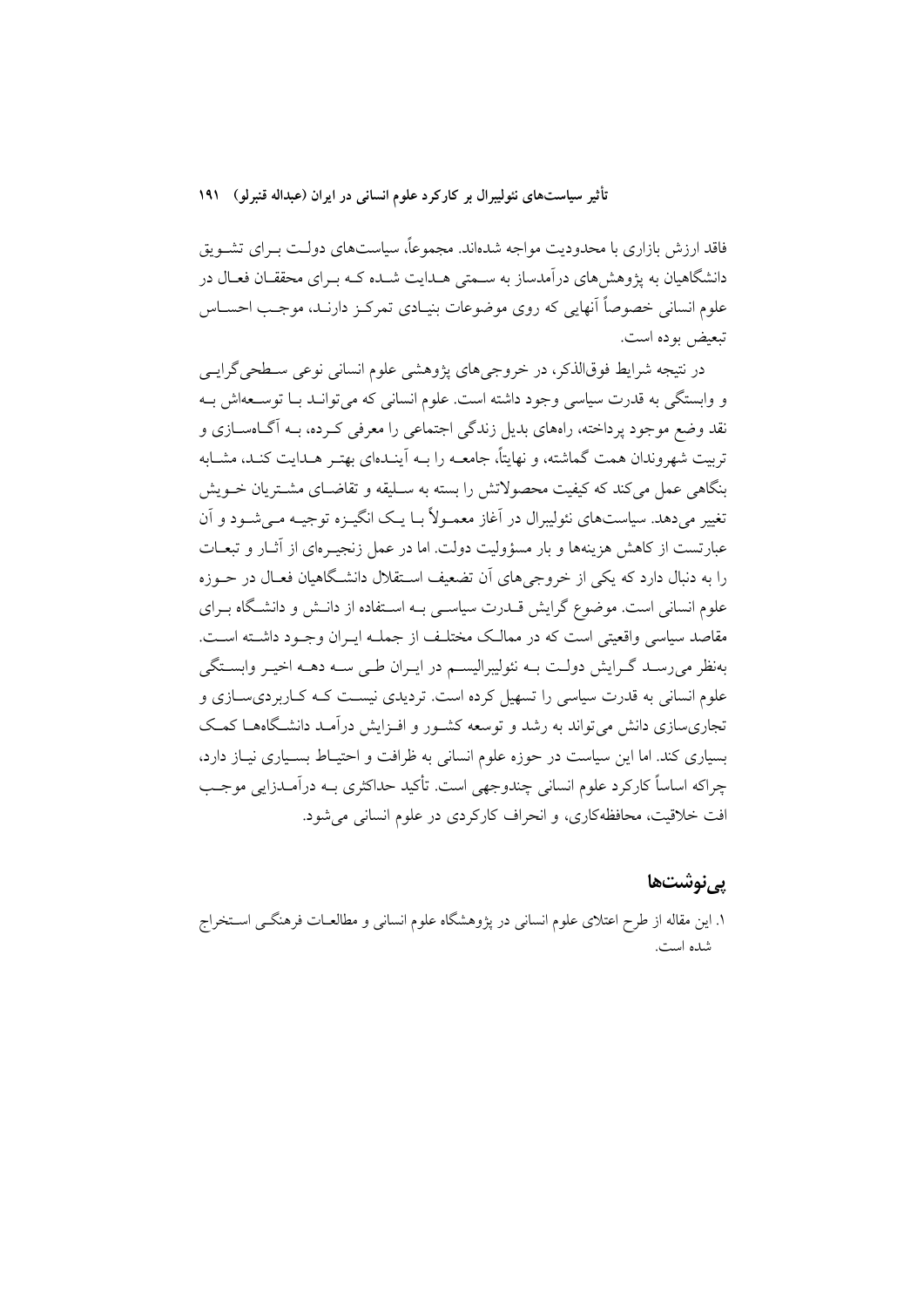#### كتابنامه

ایسنا (۲۸ خرداد ۱۳۹۲) «نتایج قطعی رتبهبندی واحـدهای پژوهشـی کشـور» *ایسـنا*، اخـذ شـده در ٢٣ بهمن ١٣٩٨ از: 1٣٩٨ /١٣٩٨ . www.isna.ir/news/92032817168 دژیسند، فرهاد و حمیدرضا رئـوفی (۱۳۸۷) *اقتصاد ایران در دوران جنگ تحمیلــی،* تهـران: مرکـز اسناد دفاع مقدس. رشیدی، علـی (۱۳۷۷) *اقتصاد مردمسالار: بستر رشــد جامعــه مــدنی*، تهـران: مؤسســه انتشــارات آوای نور . طاهري، عبدالحسين و مسعود شمس بخش، تــدوين (١٣٩۵) *آميين نامه ارتقاء مرتبه اعضــاي هيــأت علمی آموزشی و پژوهشی و فناوری*، به انضمام شیوهنامه اجرایی، دسـتورالعمل طـرز تشـکیل هيأت مميزه مؤسسه، دستورالعمل هيأت نظارت بر عملكرد هيـأت مميــزه مؤسســه و آيــينiامــه استخدامی اعضای هیأت علمی، تهران: مرکز چاپ و انتشارات دانشگاه پیام نور. قانون اساسی جمهوری اسلامی ایران. فیرحی، داود (۱۳۷۸) *قدرت، دانش و مشروعیت در اسلام (دوره میانه)*، تهران: نشر ن<sub>ی</sub>. قنبرلو، عبداله (١٣٩٥)/ق*تصاد سياسي بين|لملل: نظريهها، مســـائل، تحــولات*، تهـران: يژوهشـكده مطالعات راهبردي. مالجو، محمد (مرداد ۱۳۸۶) «اقتصاد سیاسی ظهور دولت نهم» *فصلنامه گفتگو*، ش. ۴۹، ۴۰-۹. مؤمني، فرشاد (۱۳۸۶) *اقتصاد ايران در دوران تعديل ساختاري*، تهران: نقش و نگار. مؤمنی، فرشاد (۱۳۹۴) **د***یده بانی اقتصاد ایران: اقتصاد سیاسی توسعه در ایران امروز، ته<sub>ر</sub>ان: نقــش* و نگار. مؤمني، فرشاد (پاييز ۱۳۷۵) «نگرشي کلي به مــديريت اقتصــادي کشــور در دوران جنـگ تحميلــي» نامه مفیلہ، ش. ۷، ص. ۱۶۸–۱۵۱. مهـدينــزاد نــوري، محمــد، مصــاحبه (۴ مهـر ۱۳۹۶) «بررســي وضــعيت حكمرانــي پــزوهش در علوم انسانی ایران-۲» بردار، اخذ شده در ۱۵ بهمن ۱۳۹۸ از: http://bordar-ensani.ir . نیلی، مسعود (۱۳۷۷) «تحلیل عملکرد سیاستهای تعدیل ساختاری» مسعود نیلی، تــدوین، *اقتصــاد* ايران، تهران: مؤسسه عالى پژوهش در برنامهريزي و توسعه. نيلـي، مســعود (٢۴ مــرداد ١٣٨۶) «تــاريخ تحــولات ســازمان برنامــه و بودجــه در گفتگــو بــا دکترمسعود نیل<sub>ی</sub>» (بخش دوم)، *روزنامه سرمایه*، ش ۳۰°۵ ص ۱۴.